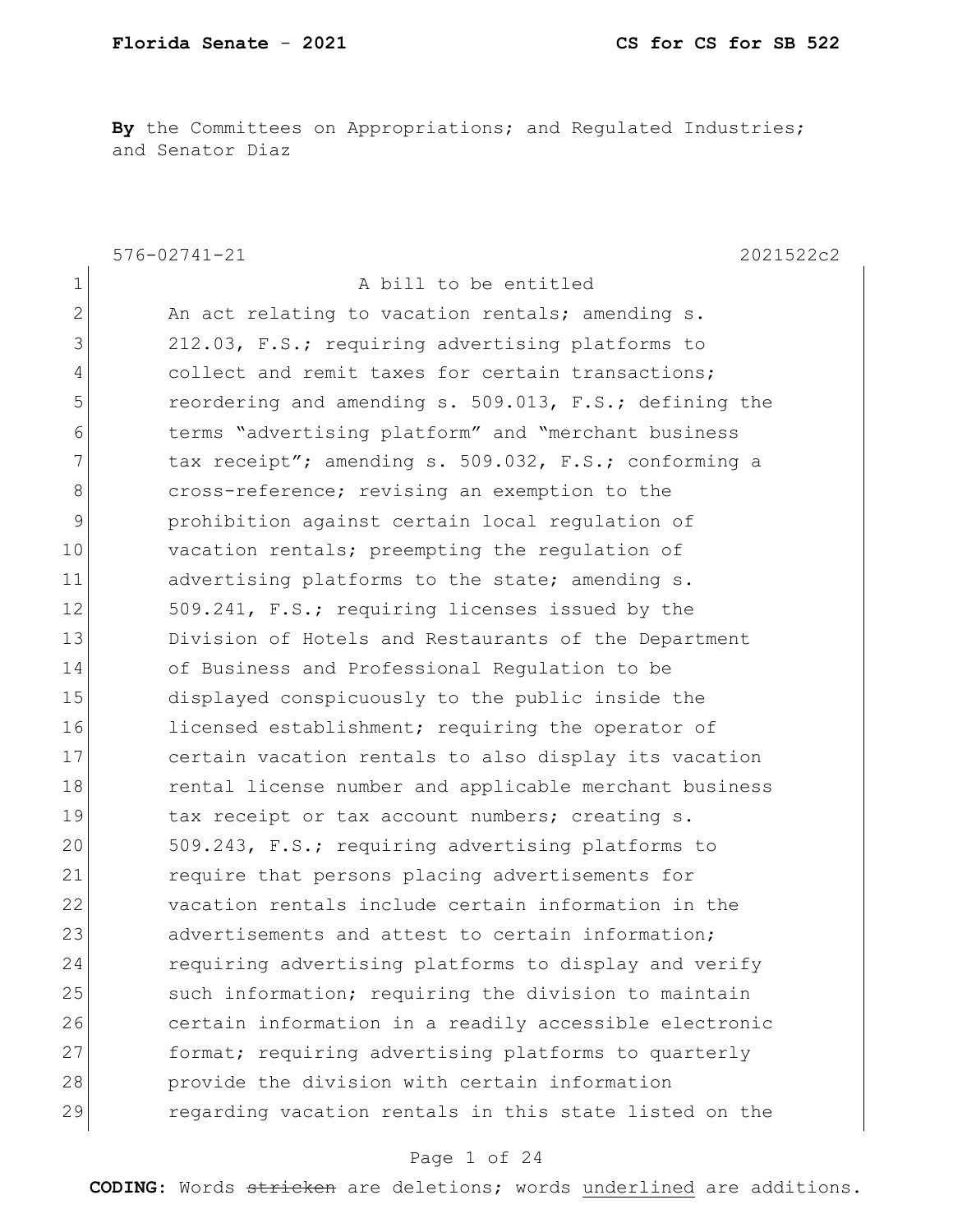|    | $576 - 02741 - 21$<br>2021522c2                           |
|----|-----------------------------------------------------------|
| 30 | platforms; requiring advertising platforms to remove      |
| 31 | an advertisement or listing under certain conditions      |
| 32 | and within a specified timeframe; requiring               |
| 33 | advertising platforms to collect and remit taxes for      |
| 34 | certain transactions; authorizing the division to         |
| 35 | issue and deliver a notice to cease and desist for        |
| 36 | certain violations; providing that such notice does       |
| 37 | not constitute agency action for which certain            |
| 38 | hearings may be sought; authorizing the division to       |
| 39 | file certain proceedings; authorizing the division to     |
| 40 | seek certain remedies for the purpose of enforcing a      |
| 41 | cease and desist notice; authorizing the division to      |
| 42 | collect attorney fees and costs under certain             |
| 43 | circumstances; requiring advertising platforms to         |
| 44 | adopt an antidiscrimination policy and to inform their    |
| 45 | users of the policy's provisions; amending s. 775.21,     |
| 46 | F.S.; revising the definition of the term "temporary      |
| 47 | residence"; amending ss. 159.27, 212.08, 316.1955,        |
| 48 | 404.056, 477.0135, 509.221, 553.5041, 705.17, 705.185,    |
| 49 | 717.1355, and 877.24, F.S.; conforming cross-             |
| 50 | references to changes made by the act; providing          |
| 51 | applicability; authorizing the department to adopt        |
| 52 | emergency rules; providing requirements and an            |
| 53 | expiration for such rules; providing for the              |
| 54 | expiration of such rulemaking authority; providing        |
| 55 | appropriations; providing effective dates.                |
| 56 |                                                           |
| 57 | Be It Enacted by the Legislature of the State of Florida: |
| 58 |                                                           |

# Page 2 of 24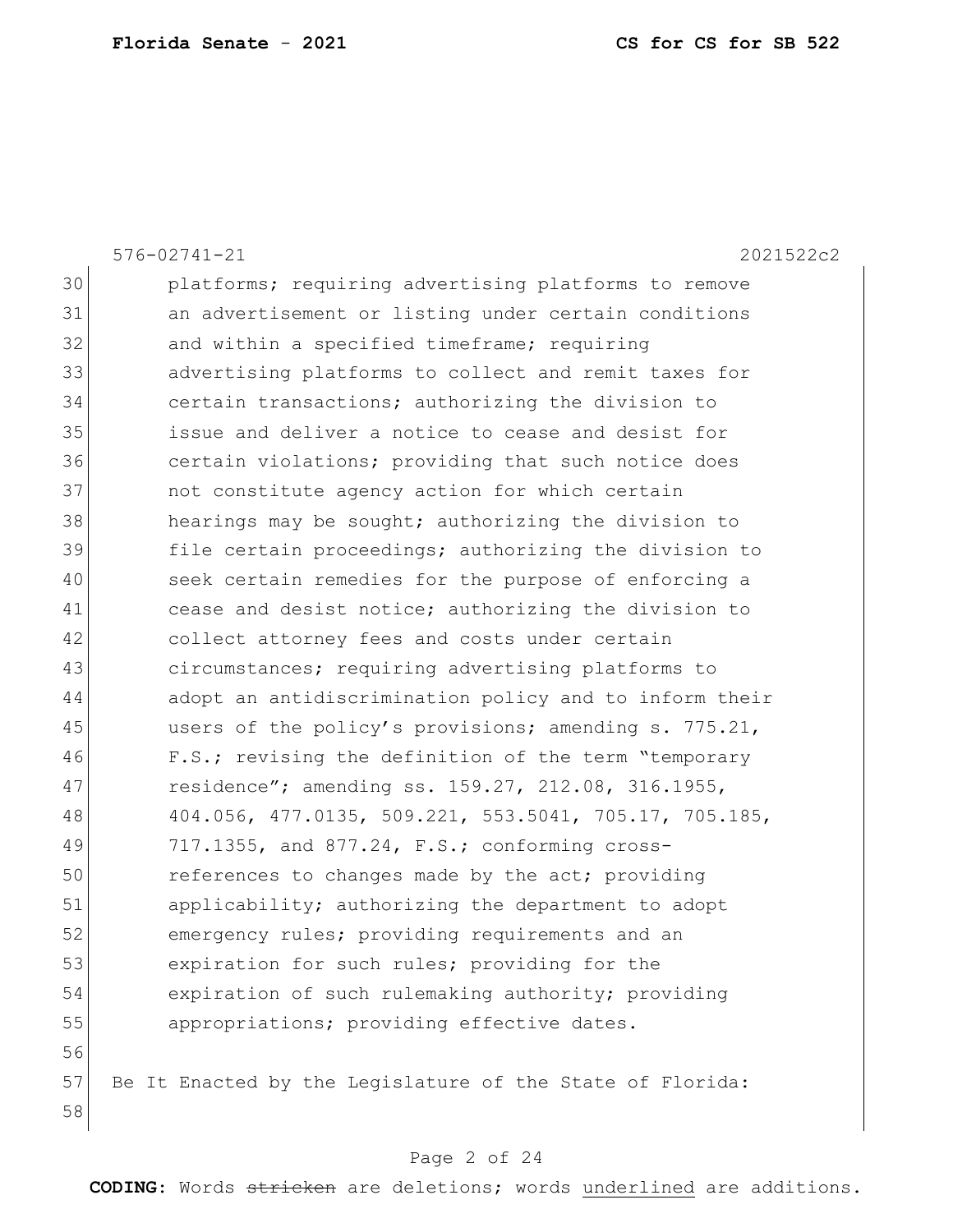576-02741-21 2021522c2 59 Section 1. Effective January 1, 2022, subsection (2) of 60 section 212.03, Florida Statutes, is amended to read: 61 212.03 Transient rentals tax; rate, procedure, enforcement, 62 exemptions.-63 (2)(a) The tax provided for herein shall be in addition to 64 the total amount of the rental, shall be charged by the lessor 65 or person receiving the rent in and by said rental arrangement 66 to the lessee or person paying the rental, and shall be due and 67 payable at the time of the receipt of such rental payment by the 68 lessor or person, as defined in this chapter, who receives said 69 rental or payment. The owner, lessor, or person receiving the 70 rent shall remit the tax to the department at the times and in 71 the manner hereinafter provided for dealers to remit taxes under 72 this chapter. The same duties imposed by this chapter upon 73 dealers in tangible personal property respecting the collection 74 and remission of the tax; the making of returns; the keeping of 75 books, records, and accounts; and the compliance with the rules 76 and regulations of the department in the administration of this 77 chapter shall apply to and be binding upon all persons who 78 manage or operate hotels, apartment houses, roominghouses, 79 tourist and trailer camps, and the rental of condominium units, 80 and to all persons who collect or receive such rents on behalf 81 of such owner or lessor taxable under this chapter. 82 (b) If a guest uses a payment system on or through an 83 advertising platform, as defined in s. 509.013, to pay for the

84 rental of a vacation rental located in this state, the 85 advertising platform shall collect and remit taxes as provided

86 in this paragraph.

87 1. An advertising platform, as defined in s. 509.013, which

### Page 3 of 24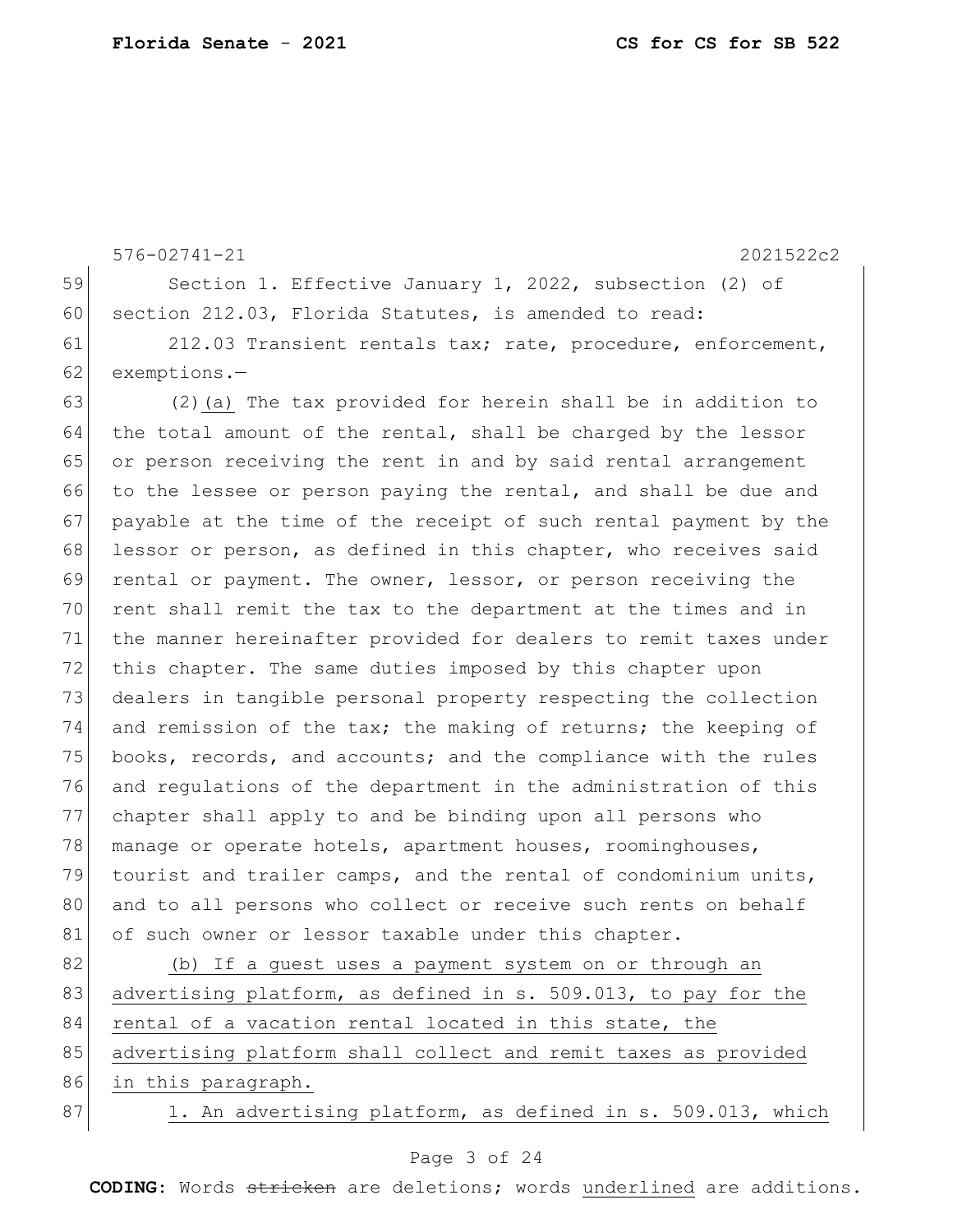|     | $576 - 02741 - 21$<br>2021522c2                                  |
|-----|------------------------------------------------------------------|
| 88  | owns, operates, or manages a vacation rental or which is related |
| 89  | within the meaning of ss. $1504$ , $267(b)$ , or $707(b)$ of the |
| 90  | Internal Revenue Code of 1986 to a person who owns, operates, or |
| 91  | manages the vacation rental shall collect and remit all taxes    |
| 92  | due under this section and ss. 125.0104, 125.0108, 205.044,      |
| 93  | 212.0305, and 212.055 which are related to the rental.           |
| 94  | 2. An advertising platform to which subparagraph 1. does         |
| 95  | not apply shall collect and remit all taxes due from the owner,  |
| 96  | operator, or manager under this section and ss. 125.0104,        |
| 97  | 125.0108, 205.044, 212.0305, and 212.055 which are related to    |
| 98  | the rental. Of the total amount paid by the lessee or rentee,    |
| 99  | the amount retained by the advertising platform for reservation  |
| 100 | or payment service is not taxable under this section or ss.      |
| 101 | 125.0104, 125.0108, 205.044, 212.0305, and 212.055.              |
| 102 |                                                                  |
| 103 | In order to facilitate the remittance of such taxes, the         |
| 104 | department and counties that have elected to self-administer the |
| 105 | taxes imposed under chapter 125 must allow advertising platforms |
| 106 | to register, collect, and remit such taxes.                      |
| 107 | Section 2. Section 509.013, Florida Statutes, is reordered       |
| 108 | and amended to read:                                             |
| 109 | 509.013 Definitions. - As used in this chapter, the term:        |
| 110 | (1) "Advertising platform" means a person who:                   |
| 111 | (a) Provides an online application, software, a website, or      |
| 112 | a system through which a vacation rental located in this state   |
| 113 | is advertised or held out to the public as available to rent for |
| 114 | transient occupancy;                                             |
| 115 | (b) Provides or maintains a marketplace for the renting by       |
| 116 | transient occupancy of a vacation rental; and                    |
|     |                                                                  |

# Page 4 of 24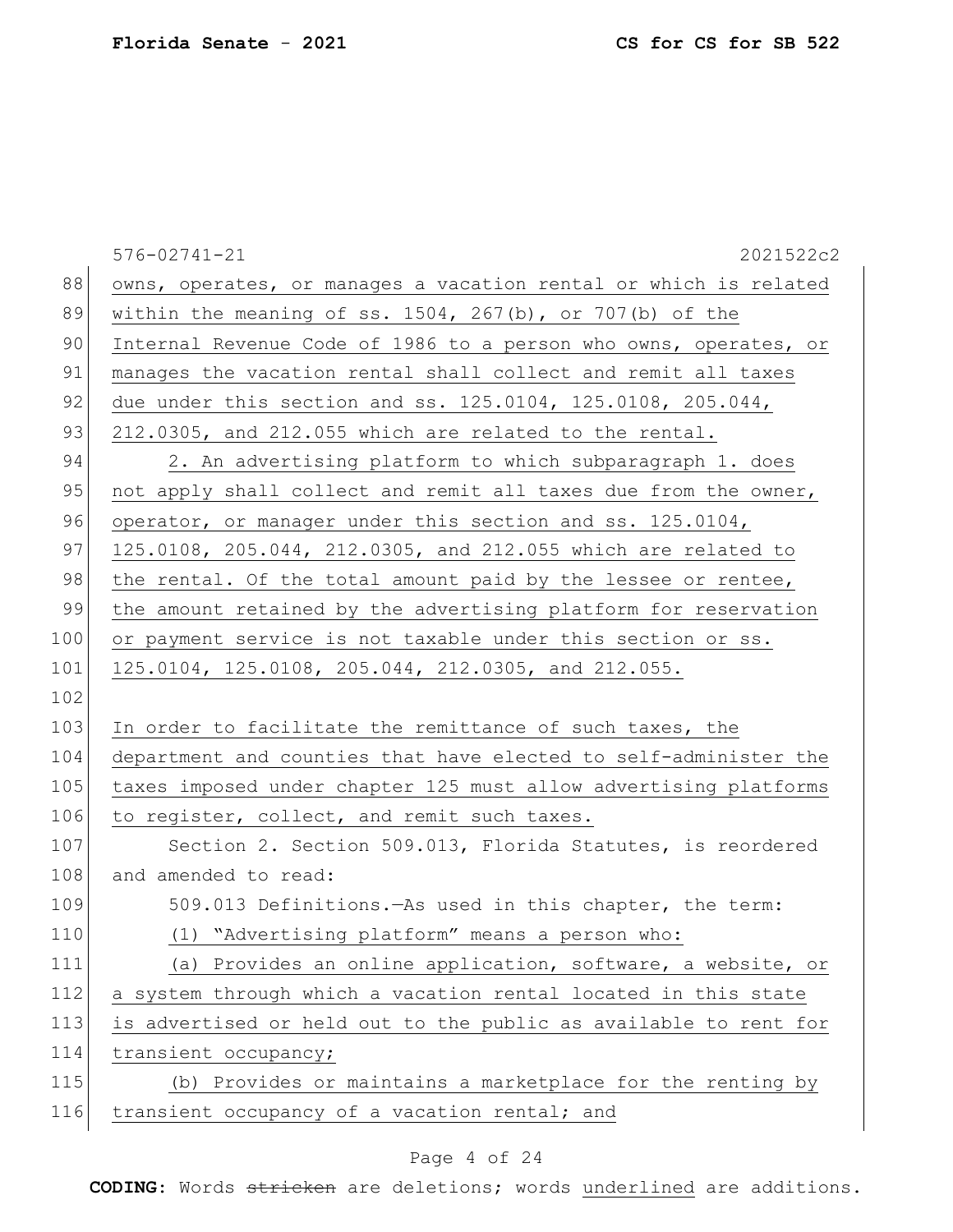576-02741-21 2021522c2 117 (c) Provides a reservation or payment system that 118 facilitates a transaction for the renting by transient occupancy 119 of a vacation rental and for which the person collects or 120 receives, directly or indirectly, a fee in connection with the 121 reservation or payment service provided for such transaction. 122 (3)  $(1)$  "Division" means the Division of Hotels and 123 Restaurants of the Department of Business and Professional 124 Requiation. 125 (9) $(2)$  "Operator" means the owner, licensee, proprietor, 126 lessee, manager, assistant manager, or appointed agent of a 127 public lodging establishment or public food service 128 establishment. 129  $(4)$   $(3)$  "Guest" means any patron, customer, tenant, lodger, 130 boarder, or occupant of a public lodging establishment or public 131 food service establishment. 132 (11)(a) (4) (a) "Public lodging establishment" includes a 133 transient public lodging establishment as defined in 134 subparagraph 1. and a nontransient public lodging establishment 135 as defined in subparagraph 2. 136 1. "Transient public lodging establishment" means any unit, 137 group of units, dwelling, building, or group of buildings within 138 a single complex of buildings which is rented to guests more 139 than three times in a calendar year for periods of less than 30 140 days or 1 calendar month, whichever is less, or which is 141 advertised or held out to the public as a place regularly rented 142 to quests. 143 2. "Nontransient public lodging establishment" means any 144 unit, group of units, dwelling, building, or group of buildings 145 within a single complex of buildings which is rented to quests

### Page 5 of 24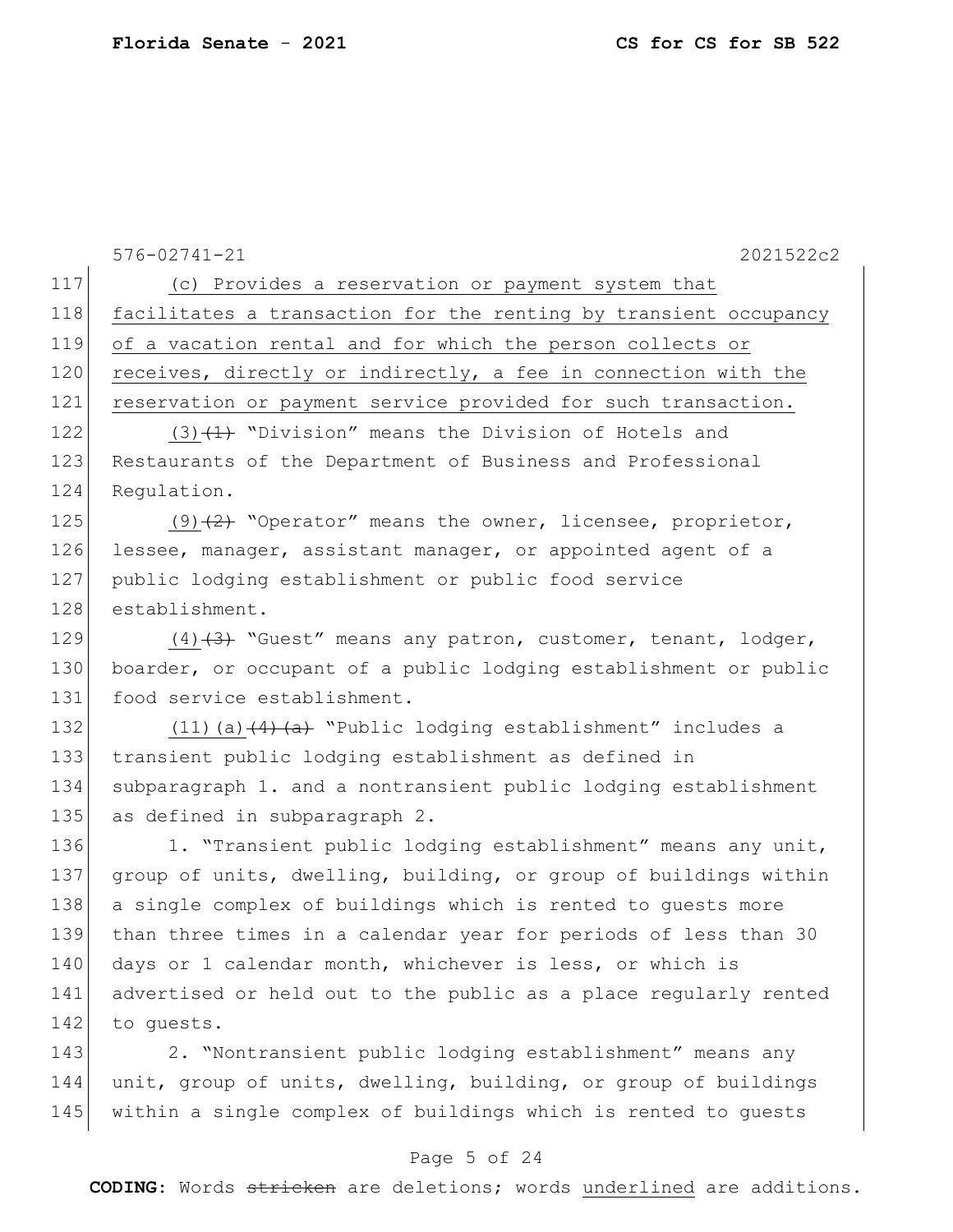|     | $576 - 02741 - 21$<br>2021522c2                                  |  |  |  |  |  |  |  |  |  |  |
|-----|------------------------------------------------------------------|--|--|--|--|--|--|--|--|--|--|
| 146 | for periods of at least 30 days or 1 calendar month, whichever   |  |  |  |  |  |  |  |  |  |  |
| 147 | is less, or which is advertised or held out to the public as a   |  |  |  |  |  |  |  |  |  |  |
| 148 | place reqularly rented to guests for periods of at least 30 days |  |  |  |  |  |  |  |  |  |  |
| 149 | or 1 calendar month.                                             |  |  |  |  |  |  |  |  |  |  |
| 150 |                                                                  |  |  |  |  |  |  |  |  |  |  |
| 151 | License classifications of public lodging establishments, and    |  |  |  |  |  |  |  |  |  |  |
| 152 | the definitions therefor, are set out in s. 509.242. For the     |  |  |  |  |  |  |  |  |  |  |
| 153 | purpose of licensure, the term does not include condominium      |  |  |  |  |  |  |  |  |  |  |
| 154 | common elements as defined in s. 718.103.                        |  |  |  |  |  |  |  |  |  |  |
| 155 | (b) The following are excluded from the definitions in           |  |  |  |  |  |  |  |  |  |  |
| 156 | paragraph (a):                                                   |  |  |  |  |  |  |  |  |  |  |
| 157 | 1. Any dormitory or other living or sleeping facility            |  |  |  |  |  |  |  |  |  |  |
| 158 | maintained by a public or private school, college, or university |  |  |  |  |  |  |  |  |  |  |
| 159 | for the use of students, faculty, or visitors.                   |  |  |  |  |  |  |  |  |  |  |
| 160 | 2. Any facility certified or licensed and regulated by the       |  |  |  |  |  |  |  |  |  |  |
| 161 | Agency for Health Care Administration or the Department of       |  |  |  |  |  |  |  |  |  |  |
| 162 | Children and Families or other similar place regulated under s.  |  |  |  |  |  |  |  |  |  |  |
| 163 | 381.0072.                                                        |  |  |  |  |  |  |  |  |  |  |
| 164 | 3. Any place renting four rental units or less, unless the       |  |  |  |  |  |  |  |  |  |  |
| 165 | rental units are advertised or held out to the public to be      |  |  |  |  |  |  |  |  |  |  |
| 166 | places that are regularly rented to transients.                  |  |  |  |  |  |  |  |  |  |  |
| 167 | 4. Any unit or group of units in a condominium,                  |  |  |  |  |  |  |  |  |  |  |
| 168 | cooperative, or timeshare plan and any individually or           |  |  |  |  |  |  |  |  |  |  |
| 169 | collectively owned one-family, two-family, three-family, or      |  |  |  |  |  |  |  |  |  |  |
| 170 | four-family dwelling house or dwelling unit that is rented for   |  |  |  |  |  |  |  |  |  |  |
| 171 | periods of at least 30 days or 1 calendar month, whichever is    |  |  |  |  |  |  |  |  |  |  |
| 172 | less, and that is not advertised or held out to the public as a  |  |  |  |  |  |  |  |  |  |  |
| 173 | place regularly rented for periods of less than 1 calendar       |  |  |  |  |  |  |  |  |  |  |
| 174 | month, provided that no more than four rental units within a     |  |  |  |  |  |  |  |  |  |  |

# Page 6 of 24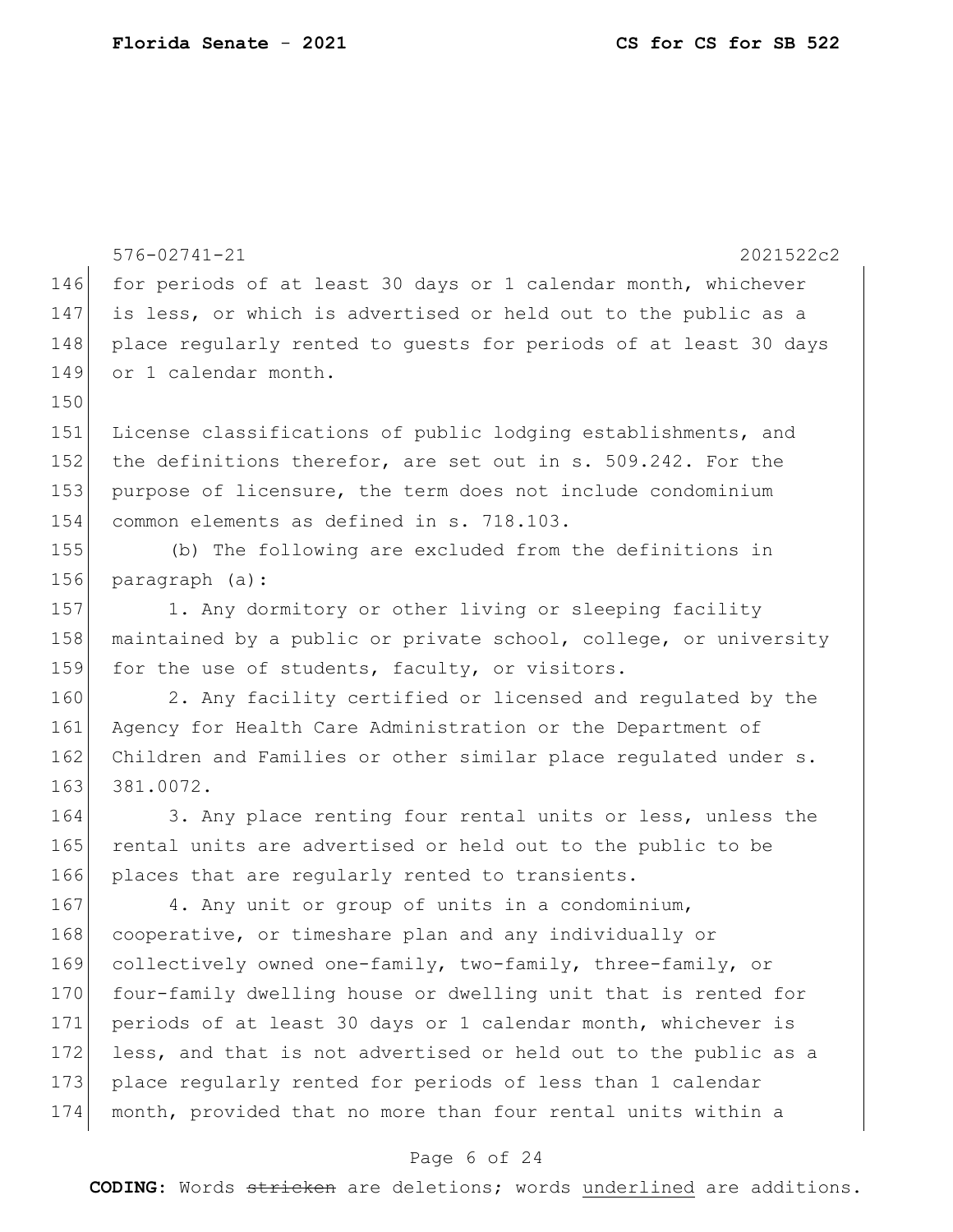175 single complex of buildings are available for rent. 176 5. Any migrant labor camp or residential migrant housing 177 permitted by the Department of Health under ss. 381.008- 178 381.00895. 179 6. Any establishment inspected by the Department of Health 180 and regulated by chapter 513. 181 7. Any nonprofit organization that operates a facility 182 providing housing only to patients, patients' families, and 183 patients' caregivers and not to the general public. 184 8. Any apartment building inspected by the United States 185 Department of Housing and Urban Development or other entity 186 acting on the department's behalf that is designated primarily 187 as housing for persons at least 62 years of age. The division 188 may require the operator of the apartment building to attest in 189 writing that such building meets the criteria provided in this 190 subparagraph. The division may adopt rules to implement this 191 requirement. 192 9. Any roominghouse, boardinghouse, or other living or 193 sleeping facility that may not be classified as a hotel, motel, 194 timeshare project, vacation rental, nontransient apartment, bed 195 and breakfast inn, or transient apartment under s. 509.242. 196 (10)(a) (5) (a) "Public food service establishment" means any 197 building, vehicle, place, or structure, or any room or division 198 in a building, vehicle, place, or structure where food is 199 prepared, served, or sold for immediate consumption on or in the 200 vicinity of the premises; called for or taken out by customers; 201 or prepared before prior to being delivered to another location 202 for consumption. The term includes a culinary education program, 203 as defined in s. 381.0072(2), which offers, prepares, serves, or

576-02741-21 2021522c2

### Page 7 of 24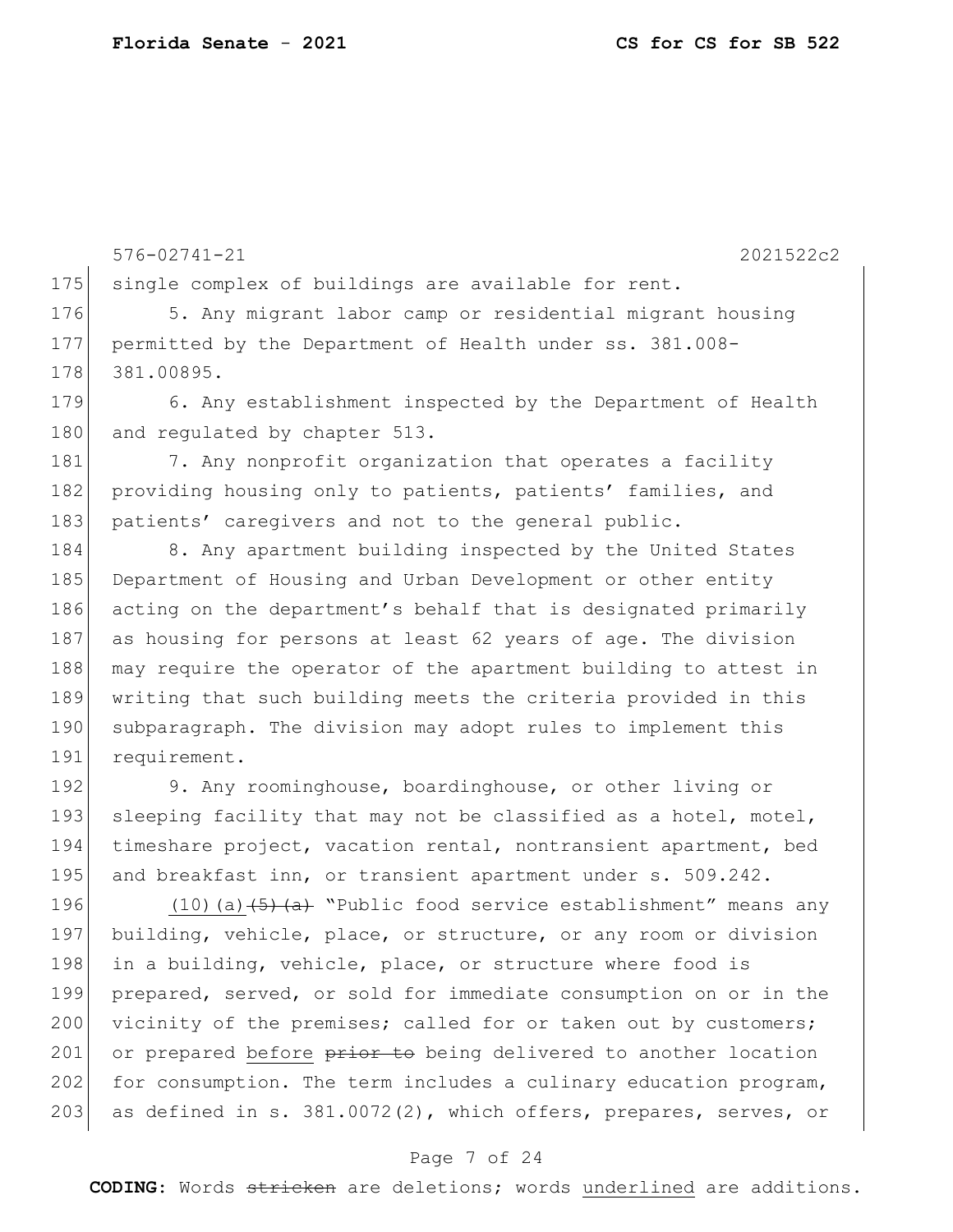|     | $576 - 02741 - 21$<br>2021522c2                                  |  |  |  |  |  |  |  |  |  |  |  |
|-----|------------------------------------------------------------------|--|--|--|--|--|--|--|--|--|--|--|
| 204 | sells food to the general public, regardless of whether it is    |  |  |  |  |  |  |  |  |  |  |  |
| 205 | inspected by another state agency for compliance with sanitation |  |  |  |  |  |  |  |  |  |  |  |
| 206 | standards.                                                       |  |  |  |  |  |  |  |  |  |  |  |
| 207 | (b) The following are excluded from the definition in            |  |  |  |  |  |  |  |  |  |  |  |
| 208 | paragraph (a):                                                   |  |  |  |  |  |  |  |  |  |  |  |
| 209 | 1. Any place maintained and operated by a public or private      |  |  |  |  |  |  |  |  |  |  |  |
| 210 | school, college, or university:                                  |  |  |  |  |  |  |  |  |  |  |  |
| 211 | a. For the use of students and faculty; or                       |  |  |  |  |  |  |  |  |  |  |  |
| 212 | b. Temporarily to serve such events as fairs, carnivals,         |  |  |  |  |  |  |  |  |  |  |  |
| 213 | food contests, cook-offs, and athletic contests.                 |  |  |  |  |  |  |  |  |  |  |  |
| 214 | 2. Any eating place maintained and operated by a church or       |  |  |  |  |  |  |  |  |  |  |  |
| 215 | a religious, nonprofit fraternal, or nonprofit civic             |  |  |  |  |  |  |  |  |  |  |  |
| 216 | organization:                                                    |  |  |  |  |  |  |  |  |  |  |  |
| 217 | a. For the use of members and associates; or                     |  |  |  |  |  |  |  |  |  |  |  |
| 218 | b. Temporarily to serve such events as fairs, carnivals,         |  |  |  |  |  |  |  |  |  |  |  |
| 219 | food contests, cook-offs, or athletic contests.                  |  |  |  |  |  |  |  |  |  |  |  |
| 220 |                                                                  |  |  |  |  |  |  |  |  |  |  |  |
| 221 | Upon request by the division, a church or a religious, nonprofit |  |  |  |  |  |  |  |  |  |  |  |
| 222 | fraternal, or nonprofit civic organization claiming an exclusion |  |  |  |  |  |  |  |  |  |  |  |
| 223 | under this subparagraph must provide the division documentation  |  |  |  |  |  |  |  |  |  |  |  |
| 224 | of its status as a church or a religious, nonprofit fraternal,   |  |  |  |  |  |  |  |  |  |  |  |
| 225 | or nonprofit civic organization.                                 |  |  |  |  |  |  |  |  |  |  |  |
| 226 | 3. Any eating place maintained and operated by an                |  |  |  |  |  |  |  |  |  |  |  |
| 227 | individual or entity at a food contest, cook-off, or a temporary |  |  |  |  |  |  |  |  |  |  |  |
| 228 | event lasting from 1 to 3 days which is hosted by a church or a  |  |  |  |  |  |  |  |  |  |  |  |
| 229 | religious, nonprofit fraternal, or nonprofit civic organization. |  |  |  |  |  |  |  |  |  |  |  |
| 230 | Upon request by the division, the event host must provide the    |  |  |  |  |  |  |  |  |  |  |  |
| 231 | division documentation of its status as a church or a religious, |  |  |  |  |  |  |  |  |  |  |  |
| 232 | nonprofit fraternal, or nonprofit civic organization.            |  |  |  |  |  |  |  |  |  |  |  |

# Page 8 of 24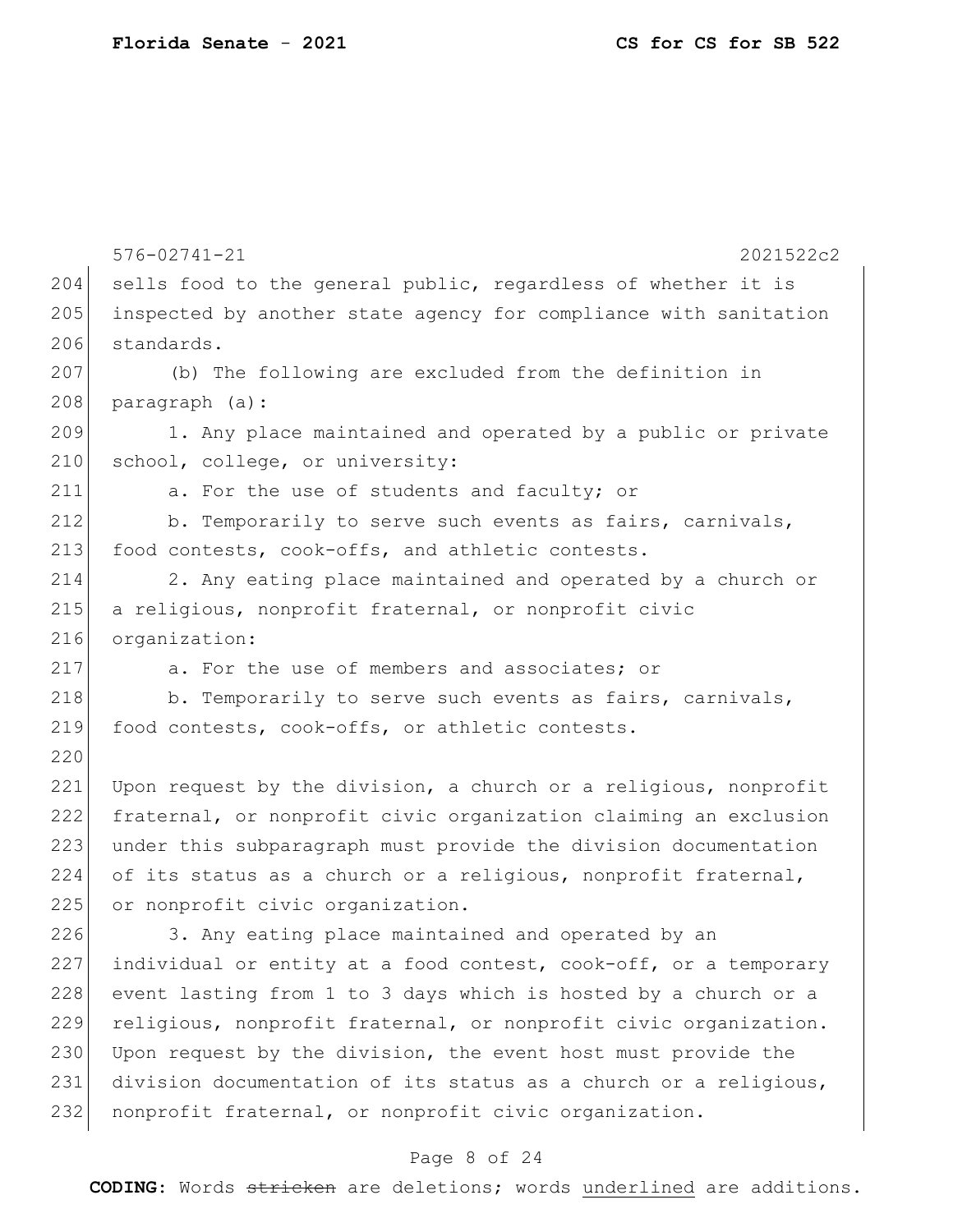576-02741-21 2021522c2 233 4. Any eating place located on an airplane, train, bus, or 234 | watercraft which is a common carrier. 235 5. Any eating place maintained by a facility certified or 236 licensed and regulated by the Agency for Health Care 237 Administration or the Department of Children and Families or 238 other similar place that is requlated under s. 381.0072. 239 6. Any place of business issued a permit or inspected by 240 the Department of Agriculture and Consumer Services under s. 241 500.12. 242 7. Any place of business where the food available for 243 consumption is limited to ice, beverages with or without 244 garnishment, popcorn, or prepackaged items sold without 245 additions or preparation. 246 8. Any theater, if the primary use is as a theater and if 247 patron service is limited to food items customarily served to 248 the admittees of theaters. 249 9. Any vending machine that dispenses any food or beverages 250 other than potentially hazardous foods, as defined by division 251 rule. 252 10. Any vending machine that dispenses potentially 253 hazardous food and which is located in a facility regulated 254 under s. 381.0072. 255 11. Any research and development test kitchen limited to 256 the use of employees and which is not open to the general 257 public. 258 (2) $(6)$  "Director" means the Director of the Division of 259 Hotels and Restaurants of the Department of Business and 260 Professional Regulation. 261  $(12)$   $(7)$  "Single complex of buildings" means all buildings

### Page 9 of 24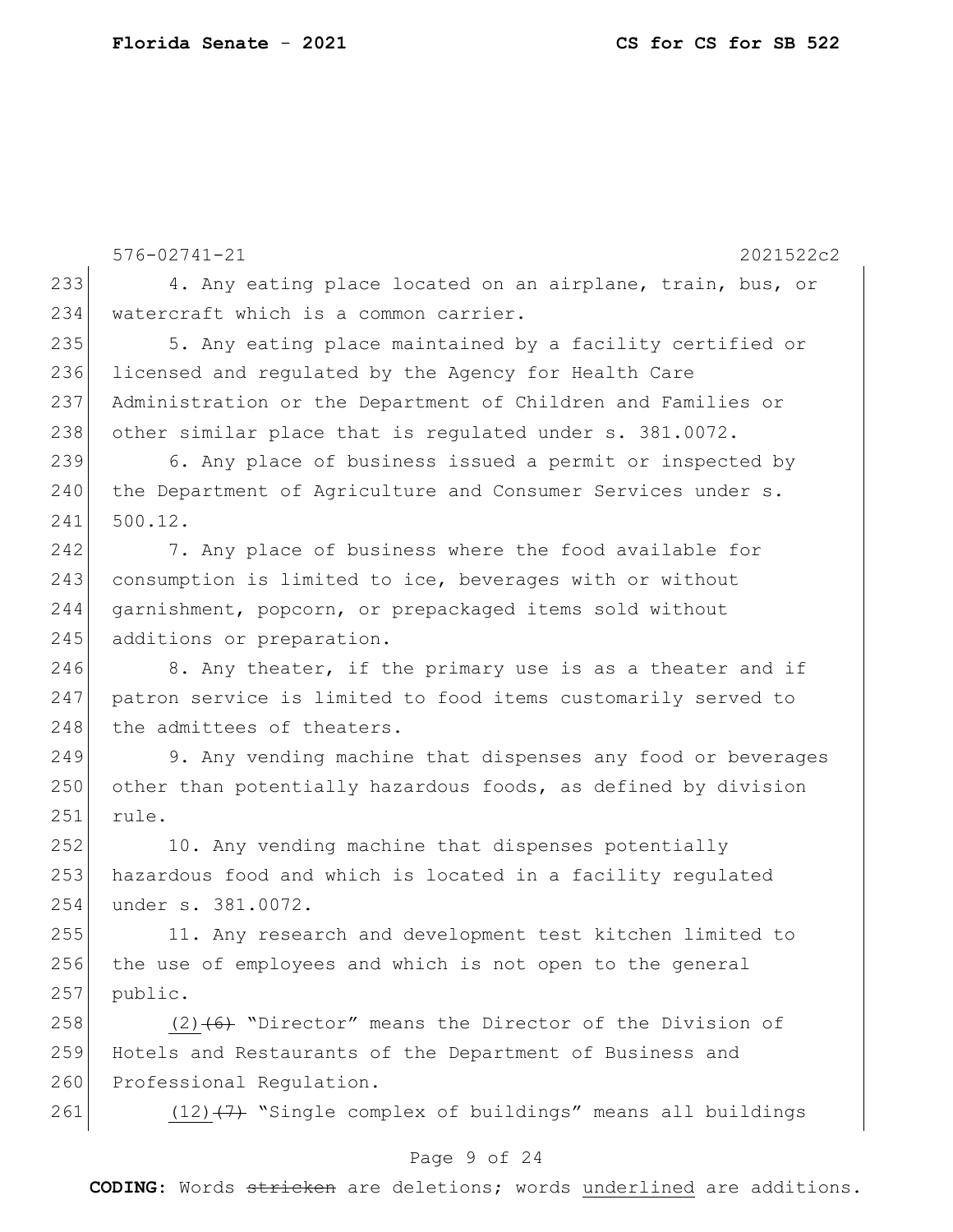576-02741-21 2021522c2 262 or structures that are owned, managed, controlled, or operated 263 under one business name and are situated on the same tract or 264 plot of land that is not separated by a public street or 265 highway. 266 (13)<del>(8)</del> "Temporary food service event" means any event of 267 30 days or less in duration where food is prepared, served, or 268 sold to the general public. 269  $(14)$   $(9)$  "Theme park or entertainment complex" means a 270 complex comprised of at least 25 contiguous acres owned and 271 controlled by the same business entity and which contains 272 permanent exhibitions and a variety of recreational activities  $273$  and has a minimum of 1 million visitors annually. 274 (15)<del>(10)</del> "Third-party provider" means, for purposes of s.  $275$  509.049, any provider of an approved food safety training 276 program that provides training or such a training program to a 277 public food service establishment that is not under common 278 ownership or control with the provider. 279 (17) (11) "Transient establishment" means any public lodging 280 establishment that is rented or leased to guests by an operator 281 whose intention is that such guests' occupancy will be 282 temporary. 283 (18)<del>(12)</del> "Transient occupancy" means occupancy when it is 284 the intention of the parties that the occupancy will be 285 temporary. There is a rebuttable presumption that, when the 286 dwelling unit occupied is not the sole residence of the guest, 287 the occupancy is transient.

288  $(16)$   $(13)$  "Transient" means a quest in transient occupancy. 289 (7)<del>(14)</del> "Nontransient establishment" means any public 290 lodging establishment that is rented or leased to quests by an

#### Page 10 of 24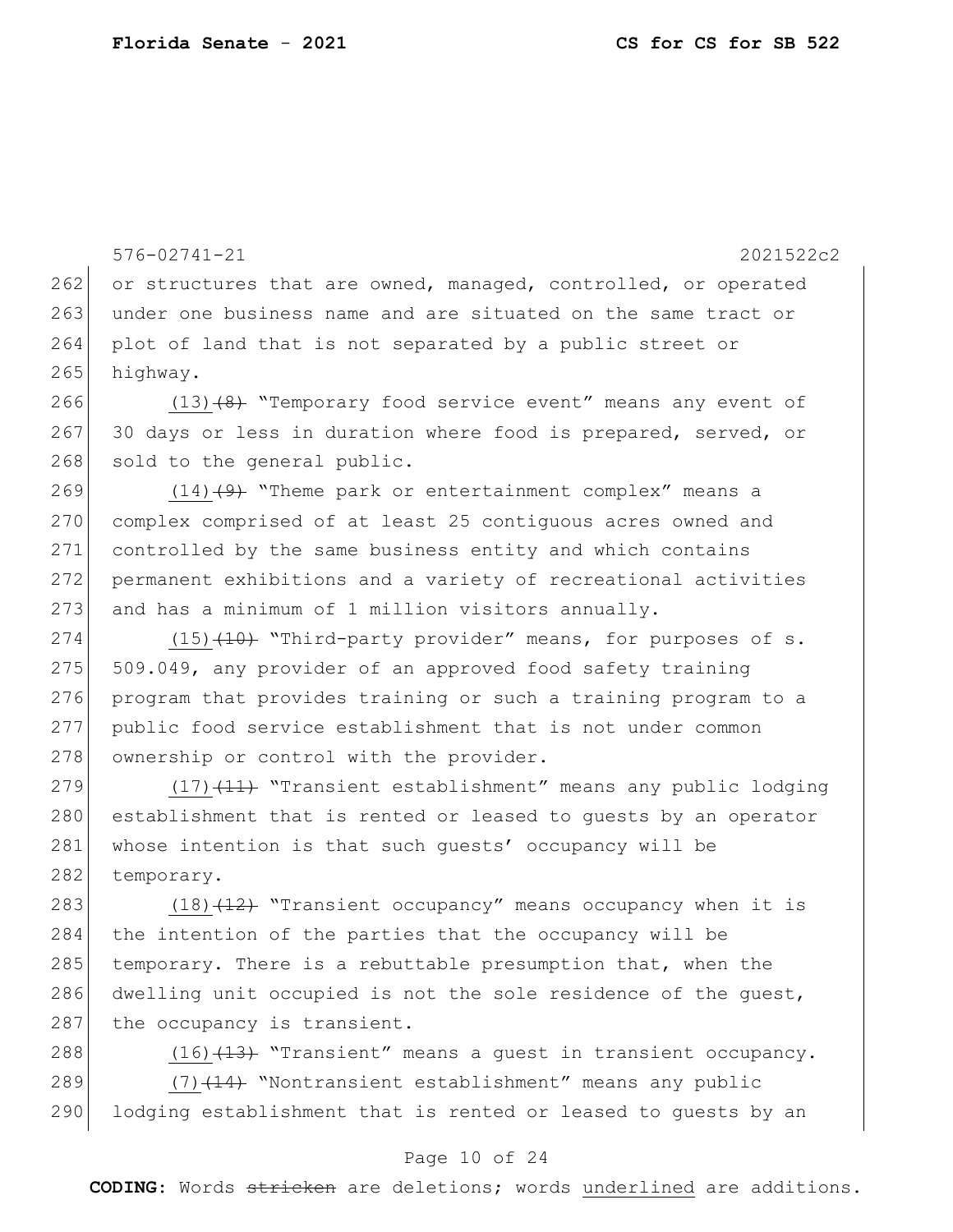576-02741-21 2021522c2 operator whose intention is that the dwelling unit occupied will 292 be the sole residence of the quest.  $(8)$   $(15)$  "Nontransient occupancy" means occupancy when it is the intention of the parties that the occupancy will not be 295 temporary. There is a rebuttable presumption that, when the dwelling unit occupied is the sole residence of the guest, the 297 occupancy is nontransient. 298 (6) (16) "Nontransient" means a guest in nontransient 299 occupancy. (5) "Merchant business tax receipt" means a business tax receipt or registration issued by a municipality that imposes a 302 tax under s. 205.044 on transient occupancy. Section 3. Paragraph (c) of subsection (3) and paragraph (b) of subsection (7) of section 509.032, Florida Statutes, are amended, and paragraph (d) is added to subsection (7) of that section, to read: 509.032 Duties.— (3) SANITARY STANDARDS; EMERGENCIES; TEMPORARY FOOD SERVICE EVENTS.—The division shall: (c) Administer a public notification process for temporary food service events and distribute educational materials that address safe food storage, preparation, and service procedures. 313 1. Sponsors of temporary food service events shall notify the division not less than 3 days before the scheduled event of the type of food service proposed, the time and location of the event, a complete list of food service vendors participating in the event, the number of individual food service facilities each 318 vendor will operate at the event, and the identification number

#### Page 11 of 24

of each food service vendor's current license as a public food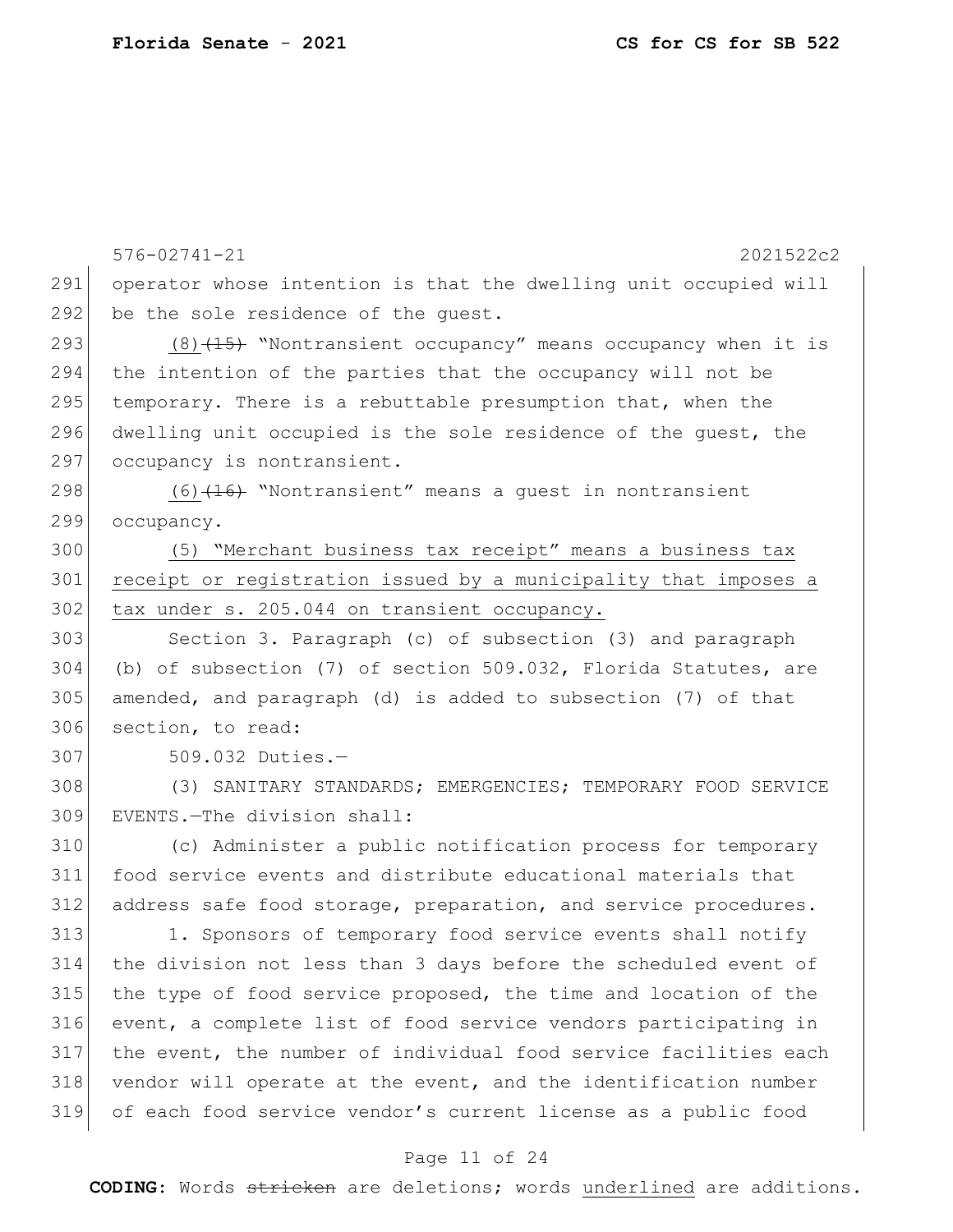576-02741-21 2021522c2 320 service establishment or temporary food service event licensee. Notification may be completed orally, by telephone, in person, or in writing. A public food service establishment or food service vendor may not use this notification process to circumvent the license requirements of this chapter. 2. The division shall keep a record of all notifications 326 received for proposed temporary food service events and shall provide appropriate educational materials to the event sponsors and notify the event sponsors of the availability of the food- recovery brochure developed under s. 595.420. 330 3.a. Unless excluded under s. 509.013 <del>s. 509.013(5)(b)</del>, a public food service establishment or other food service vendor must obtain one of the following classes of license from the division: an individual license, for a fee of no more than \$105, for each temporary food service event in which it participates; 335 or an annual license, for a fee of no more than  $$1,000$ , that entitles the licensee to participate in an unlimited number of food service events during the license period. The division 338 shall establish license fees, by rule, and may limit the number of food service facilities a licensee may operate at a particular temporary food service event under a single license. b. Public food service establishments holding current

 licenses from the division may operate under the regulations of 343 such a license at temporary food service events.

(7) PREEMPTION AUTHORITY.—

 (b) A local law, ordinance, or regulation may not prohibit vacation rentals or regulate the duration or frequency of rental of vacation rentals. This paragraph does not apply to any local 348 law, ordinance, or regulation adopted on or before June 1, 2011,

### Page 12 of 24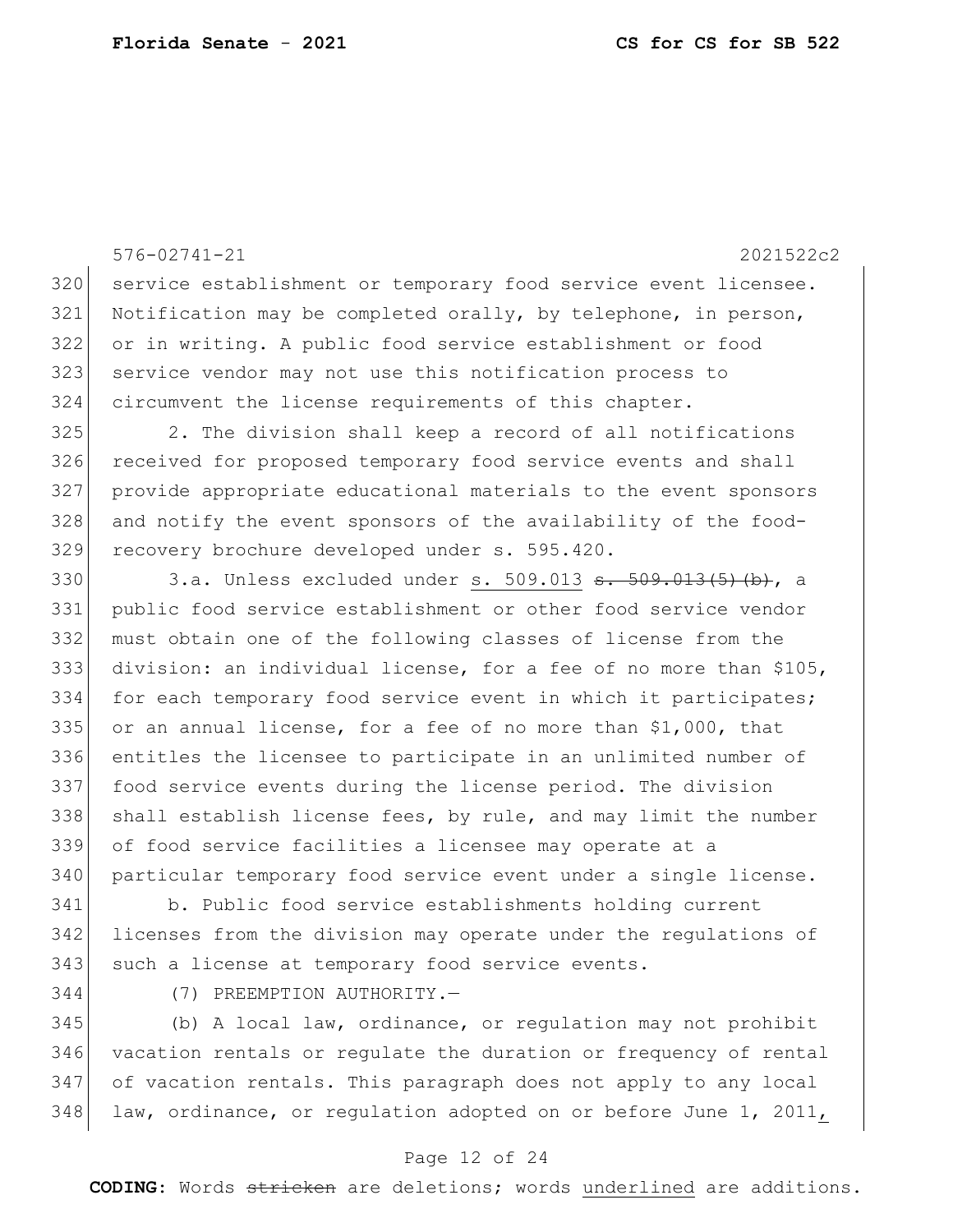|     | $576 - 02741 - 21$<br>2021522c2                                  |  |  |  |  |  |  |  |  |  |  |
|-----|------------------------------------------------------------------|--|--|--|--|--|--|--|--|--|--|
| 349 | including when such law, ordinance, or regulation is amended to  |  |  |  |  |  |  |  |  |  |  |
| 350 | be less restrictive.                                             |  |  |  |  |  |  |  |  |  |  |
| 351 | (d) The regulation of advertising platforms is preempted to      |  |  |  |  |  |  |  |  |  |  |
| 352 | the state, and advertising platforms shall be regulated under    |  |  |  |  |  |  |  |  |  |  |
| 353 | this chapter.                                                    |  |  |  |  |  |  |  |  |  |  |
| 354 | Section 4. Effective January 1, 2022, subsection (3) of          |  |  |  |  |  |  |  |  |  |  |
| 355 | section 509.241, Florida Statutes, is amended to read:           |  |  |  |  |  |  |  |  |  |  |
| 356 | 509.241 Licenses required; exceptions.-                          |  |  |  |  |  |  |  |  |  |  |
| 357 | (3) DISPLAY OF LICENSE. - Any license issued by the division     |  |  |  |  |  |  |  |  |  |  |
| 358 | must shall be conspicuously displayed to the public inside in    |  |  |  |  |  |  |  |  |  |  |
| 359 | the office or lobby of the licensed establishment. Public food   |  |  |  |  |  |  |  |  |  |  |
| 360 | service establishments that which offer catering services must   |  |  |  |  |  |  |  |  |  |  |
| 361 | shall display their license number on all advertising for        |  |  |  |  |  |  |  |  |  |  |
| 362 | catering services. The owner or operator of a vacation rental    |  |  |  |  |  |  |  |  |  |  |
| 363 | offered for transient occupancy through an advertising platform  |  |  |  |  |  |  |  |  |  |  |
| 364 | must also display the vacation rental license number, the        |  |  |  |  |  |  |  |  |  |  |
| 365 | applicable Florida sales tax registration number, and the        |  |  |  |  |  |  |  |  |  |  |
| 366 | applicable merchant business tax receipt or tourist development  |  |  |  |  |  |  |  |  |  |  |
| 367 | tax account number under which such taxes must be paid for each  |  |  |  |  |  |  |  |  |  |  |
| 368 | rental of the property as a vacation rental.                     |  |  |  |  |  |  |  |  |  |  |
| 369 | Section 5. Effective January 1, 2022, section 509.243,           |  |  |  |  |  |  |  |  |  |  |
| 370 | Florida Statutes, is created to read:                            |  |  |  |  |  |  |  |  |  |  |
| 371 | 509.243 Advertising platforms.-                                  |  |  |  |  |  |  |  |  |  |  |
| 372 | (1) (a) An advertising platform must require that a person       |  |  |  |  |  |  |  |  |  |  |
| 373 | who places an advertisement for the rental of a vacation rental: |  |  |  |  |  |  |  |  |  |  |
| 374 | 1. Include in the advertisement the vacation rental license      |  |  |  |  |  |  |  |  |  |  |
| 375 | number, the applicable Florida sales tax registration number,    |  |  |  |  |  |  |  |  |  |  |
| 376 | and the applicable merchant business tax receipt or tourist      |  |  |  |  |  |  |  |  |  |  |
| 377 | development tax account number under which such taxes must be    |  |  |  |  |  |  |  |  |  |  |
|     |                                                                  |  |  |  |  |  |  |  |  |  |  |

# Page 13 of 24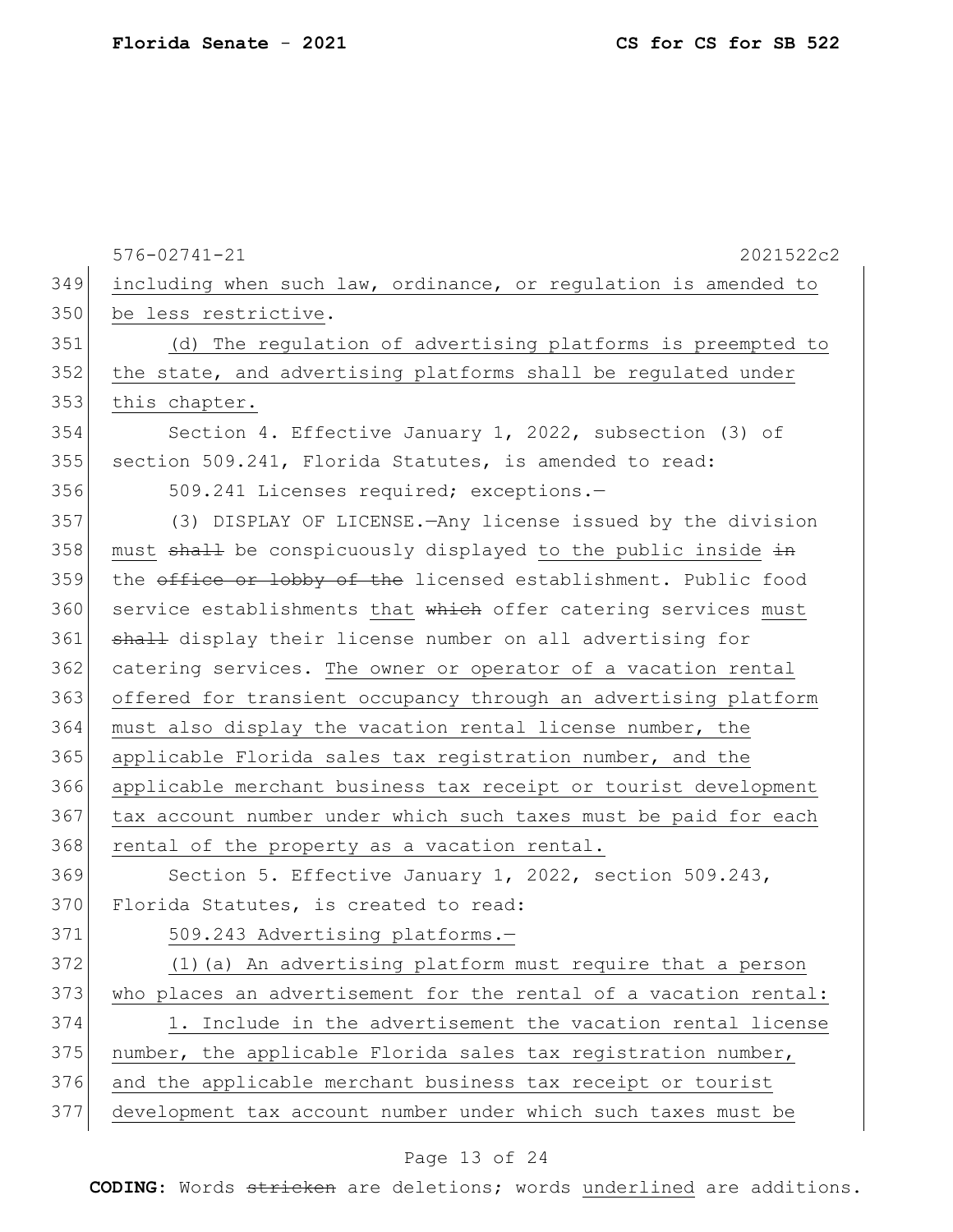576-02741-21 2021522c2 378 paid before the advertisement may be listed; and 379 2. Attest to the best of their knowledge that the license 380 | number for the vacation rental property and the applicable tax 381 | numbers are current, valid, and accurately stated in the 382 advertisement. 383 (b) An advertising platform must display the vacation 384 rental license number, the applicable Florida sales tax 385 registration number, and the applicable merchant business tax 386 receipt or tourist development tax number. The advertising 387 platform must verify that the vacation rental license number 388 provided by the owner or operator is valid and applies to the 389 subject vacation rental before publishing the advertisement on 390 its platform and again at the end of each calendar quarter that 391 the advertisement remains on its platform. 392 (c) The division shall maintain vacation rental license 393 information in a readily accessible electronic format that is 394 sufficient to facilitate prompt compliance with the requirements 395 of this subsection by an advertising platform or a person 396 placing an advertisement on an advertising platform for 397 transient rental of a vacation rental. 398 (2) An advertising platform must provide to the division on 399 a quarterly basis, by file transfer protocol or electronic data 400 exchange file, a list of all vacation rentals located in this 401 state which are advertised on its platform, along with the 402 following information for each vacation rental: 403 (a) The uniform resource locator for the Internet address 404 of the vacation rental advertisement. 405 (b) Unless otherwise stated in the vacation rental 406 advertisement at the Internet address provided pursuant to

### Page 14 of 24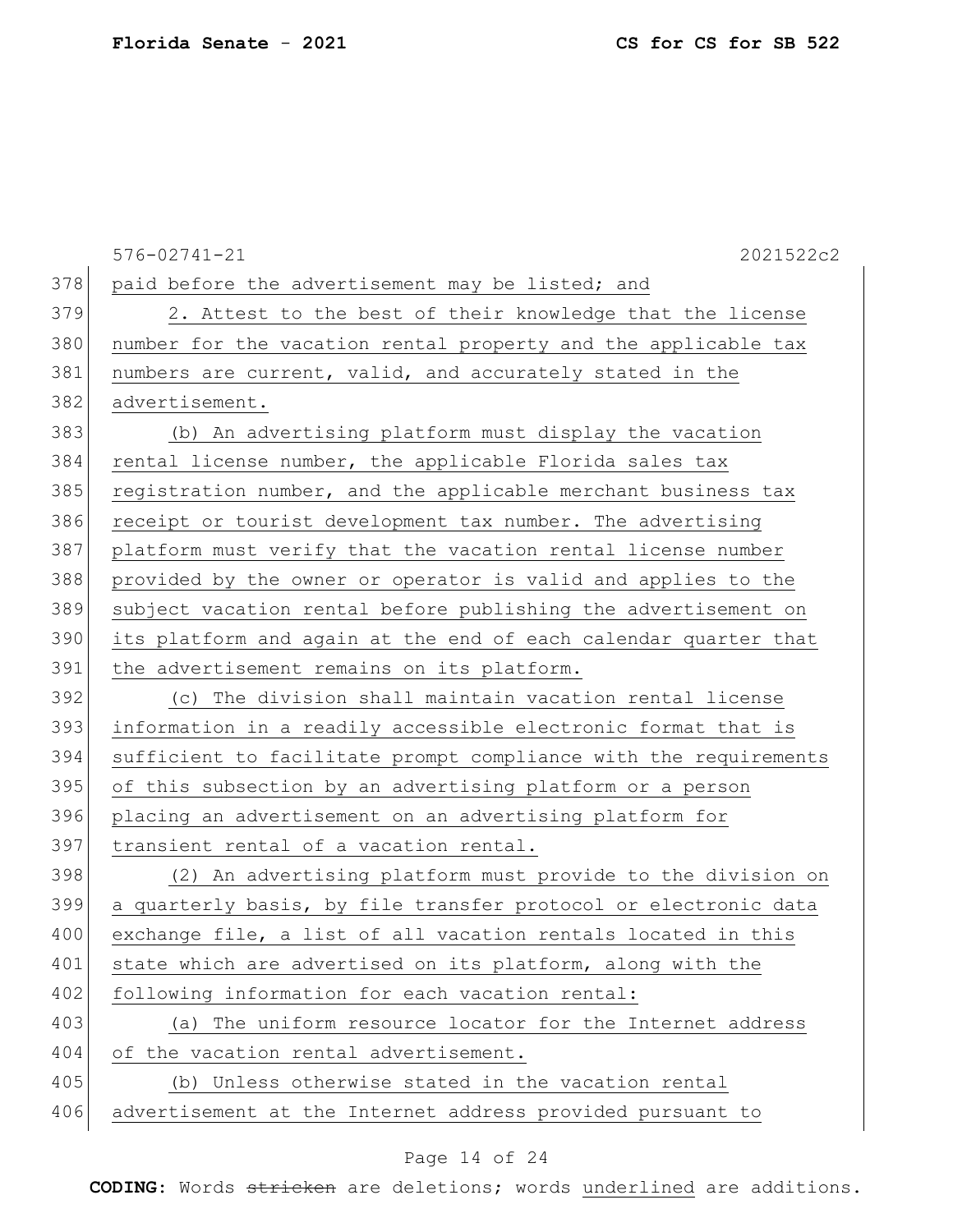|     | $576 - 02741 - 21$<br>2021522c2                                         |  |  |  |  |  |  |  |  |  |  |
|-----|-------------------------------------------------------------------------|--|--|--|--|--|--|--|--|--|--|
| 407 | paragraph (a), the physical address of the vacation rental,             |  |  |  |  |  |  |  |  |  |  |
| 408 | including any unit designation, the vacation rental license             |  |  |  |  |  |  |  |  |  |  |
| 409 | number provided by the owner or operator, the applicable Florida        |  |  |  |  |  |  |  |  |  |  |
| 410 | sales tax registration number, and the applicable merchant              |  |  |  |  |  |  |  |  |  |  |
| 411 | business tax receipt or tourist development tax account number          |  |  |  |  |  |  |  |  |  |  |
| 412 | under which taxes will be remitted for the rentals commenced            |  |  |  |  |  |  |  |  |  |  |
| 413 | through the advertisement.                                              |  |  |  |  |  |  |  |  |  |  |
| 414 | (3) An advertising platform must remove from public view an             |  |  |  |  |  |  |  |  |  |  |
| 415 | advertisement or a listing from its online application,                 |  |  |  |  |  |  |  |  |  |  |
| 416 | software, website, or system within 15 business days after being        |  |  |  |  |  |  |  |  |  |  |
| 417 | notified by the division in writing that the subject                    |  |  |  |  |  |  |  |  |  |  |
| 418 | advertisement or listing for the rental of a vacation rental            |  |  |  |  |  |  |  |  |  |  |
| 419 | located in this state fails to display a valid license number           |  |  |  |  |  |  |  |  |  |  |
| 420 | issued by the division.                                                 |  |  |  |  |  |  |  |  |  |  |
| 421 | (4) If a guest uses a payment system on or through an                   |  |  |  |  |  |  |  |  |  |  |
| 422 | advertising platform to pay for the rental of a vacation rental         |  |  |  |  |  |  |  |  |  |  |
| 423 | located in this state, the advertising platform shall collect           |  |  |  |  |  |  |  |  |  |  |
| 424 | and remit all taxes due under ss. 125.0104, 125.0108, 205.044,          |  |  |  |  |  |  |  |  |  |  |
| 425 | $212.03$ , $212.0305$ , and $212.055$ related to the rental as provided |  |  |  |  |  |  |  |  |  |  |
| 426 | in $s. 212.03(2)(b)$ .                                                  |  |  |  |  |  |  |  |  |  |  |
| 427 | (5) If the division has probable cause to believe that a                |  |  |  |  |  |  |  |  |  |  |
| 428 | person not licensed by the division has violated this chapter or        |  |  |  |  |  |  |  |  |  |  |
| 429 | any rule adopted pursuant thereto, the division may issue and           |  |  |  |  |  |  |  |  |  |  |
| 430 | deliver to such person a notice to cease and desist from the            |  |  |  |  |  |  |  |  |  |  |
| 431 | violation. The issuance of a notice to cease and desist does not        |  |  |  |  |  |  |  |  |  |  |
| 432 | constitute agency action for which a hearing under ss. 120.569          |  |  |  |  |  |  |  |  |  |  |
| 433 | and 120.57 may be sought. For the purpose of enforcing a cease          |  |  |  |  |  |  |  |  |  |  |
| 434 | and desist notice, the division may file a proceeding in the            |  |  |  |  |  |  |  |  |  |  |
| 435 | name of the state seeking the issuance of an injunction or a            |  |  |  |  |  |  |  |  |  |  |

# Page 15 of 24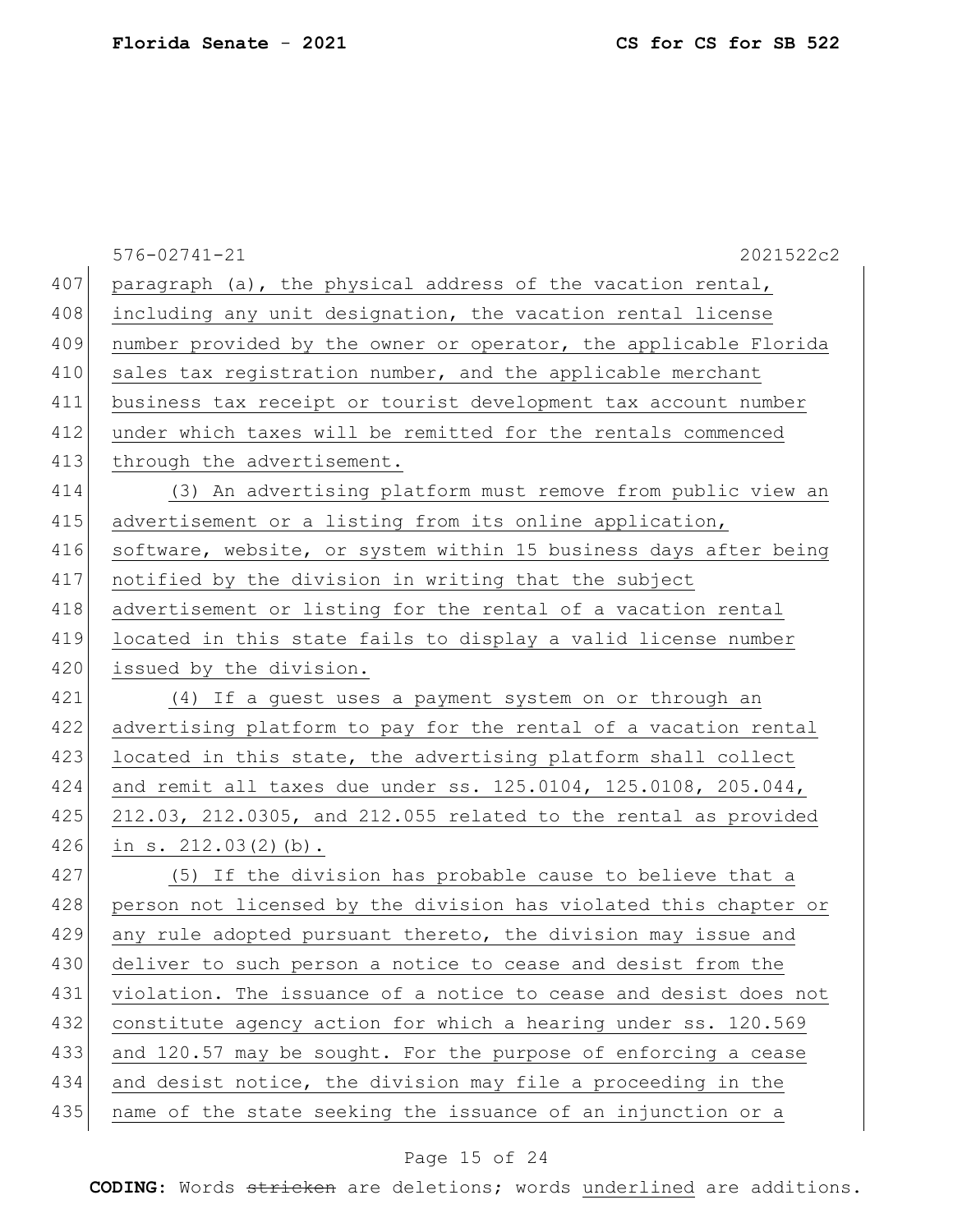|     | 2021522c2<br>$576 - 02741 - 21$                                  |  |  |  |  |  |  |  |  |  |  |
|-----|------------------------------------------------------------------|--|--|--|--|--|--|--|--|--|--|
| 436 | writ of mandamus against any person who violates any provision   |  |  |  |  |  |  |  |  |  |  |
| 437 | of the notice. If the division is required to seek enforcement   |  |  |  |  |  |  |  |  |  |  |
| 438 | of the notice for a penalty pursuant to s. 120.69, it is         |  |  |  |  |  |  |  |  |  |  |
| 439 | entitled to collect attorney fees and costs, together with any   |  |  |  |  |  |  |  |  |  |  |
| 440 | cost of collection.                                              |  |  |  |  |  |  |  |  |  |  |
| 441 | (6) Advertising platforms must adopt an antidiscrimination       |  |  |  |  |  |  |  |  |  |  |
| 442 | policy to help prevent discrimination among their users and must |  |  |  |  |  |  |  |  |  |  |
| 443 | inform all users of their services that it is illegal to refuse  |  |  |  |  |  |  |  |  |  |  |
| 444 | accommodation to an individual based on race, creed, color, sex, |  |  |  |  |  |  |  |  |  |  |
| 445 | pregnancy, physical disability, or national origin pursuant to   |  |  |  |  |  |  |  |  |  |  |
| 446 | s. 509.092.                                                      |  |  |  |  |  |  |  |  |  |  |
| 447 | Section 6. Paragraph (n) of subsection (2) of section            |  |  |  |  |  |  |  |  |  |  |
| 448 | 775.21, Florida Statutes, is amended to read:                    |  |  |  |  |  |  |  |  |  |  |
| 449 | 775.21 The Florida Sexual Predators Act.-                        |  |  |  |  |  |  |  |  |  |  |
| 450 | (2) DEFINITIONS. - As used in this section, the term:            |  |  |  |  |  |  |  |  |  |  |
| 451 | (n) "Temporary residence" means a place where the person         |  |  |  |  |  |  |  |  |  |  |
| 452 | abides, lodges, or resides, including, but not limited to,       |  |  |  |  |  |  |  |  |  |  |
| 453 | vacation, business, or personal travel destinations in or out of |  |  |  |  |  |  |  |  |  |  |
| 454 | this state, for a period of 3 or more days in the aggregate      |  |  |  |  |  |  |  |  |  |  |
| 455 | during any calendar year and which is not the person's permanent |  |  |  |  |  |  |  |  |  |  |
| 456 | address or, for a person whose permanent residence is not in     |  |  |  |  |  |  |  |  |  |  |
| 457 | this state, a place where the person is employed, practices a    |  |  |  |  |  |  |  |  |  |  |
| 458 | vocation, or is enrolled as a student for any period of time in  |  |  |  |  |  |  |  |  |  |  |
| 459 | this state. The term also includes a vacation rental, as defined |  |  |  |  |  |  |  |  |  |  |
| 460 | in s. 509.242, where a person lodges for 24 hours or more.       |  |  |  |  |  |  |  |  |  |  |
| 461 | Section 7. Subsection (12) of section 159.27, Florida            |  |  |  |  |  |  |  |  |  |  |
| 462 | Statutes, is amended to read:                                    |  |  |  |  |  |  |  |  |  |  |
| 463 | 159.27 Definitions. The following words and terms, unless        |  |  |  |  |  |  |  |  |  |  |
| 464 | the context clearly indicates a different meaning, shall have    |  |  |  |  |  |  |  |  |  |  |

# Page 16 of 24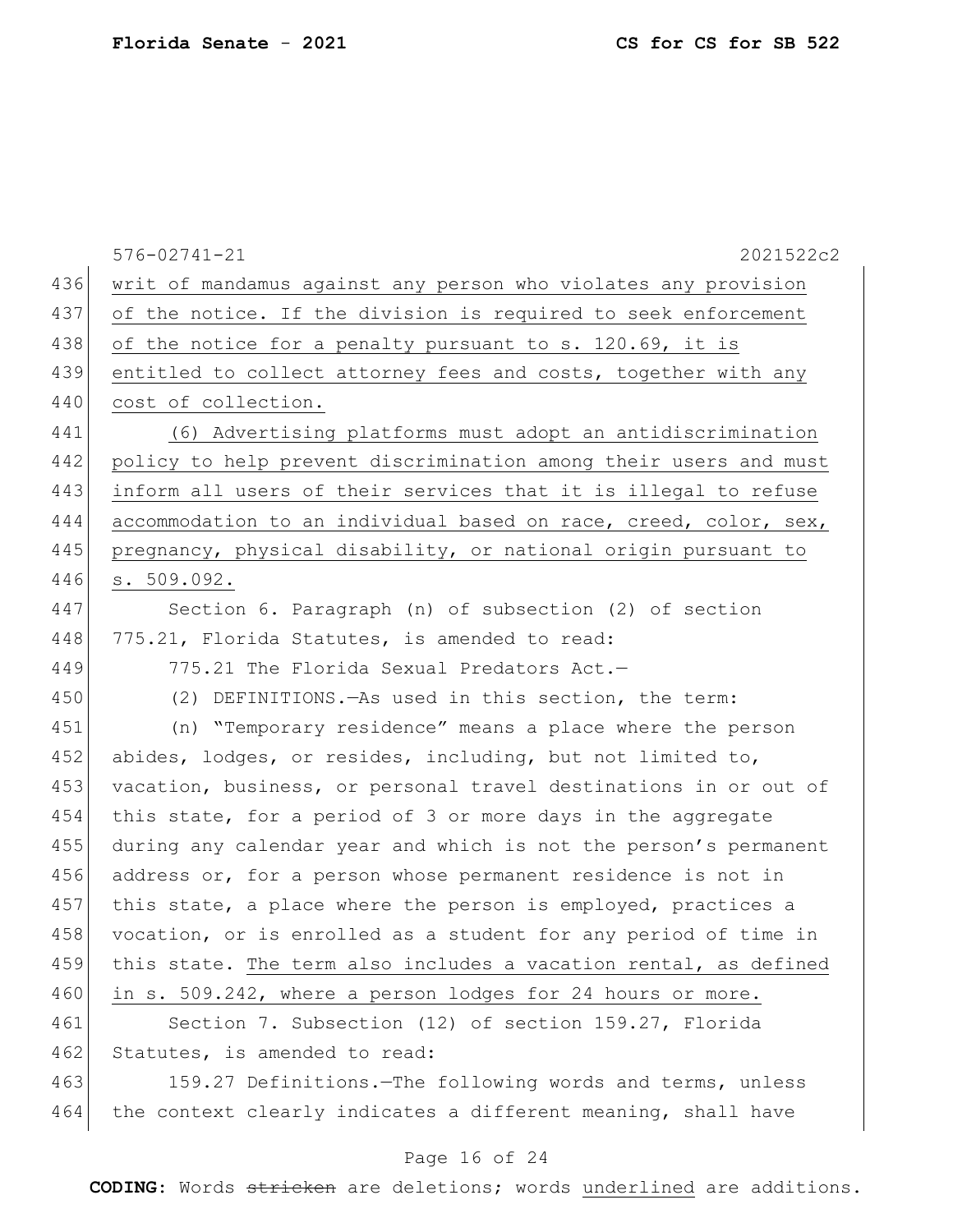465 the following meanings:

```
466 (12) "Public lodging or restaurant facility" means property 
467 used for any public lodging establishment as defined in s.
468 509.242 or public food service establishment as defined in s.
469 509.013 <del>s. 509.013(5)</del> if it is part of the complex of, or
470 necessary to, another facility qualifying under this part.
471 Section 8. Paragraph (jj) of subsection (7) of section 
472 212.08, Florida Statutes, is amended to read:
473 212.08 Sales, rental, use, consumption, distribution, and
474 storage tax; specified exemptions.—The sale at retail, the 
475 rental, the use, the consumption, the distribution, and the
476 storage to be used or consumed in this state of the following
477 are hereby specifically exempt from the tax imposed by this 
478 chapter.
479 (7) MISCELLANEOUS EXEMPTIONS.—Exemptions provided to any 
480 entity by this chapter do not inure to any transaction that is
481 otherwise taxable under this chapter when payment is made by a
482 representative or employee of the entity by any means,
483 including, but not limited to, cash, check, or credit card, even
484 when that representative or employee is subsequently reimbursed 
485 by the entity. In addition, exemptions provided to any entity by
486 this subsection do not inure to any transaction that is
487 otherwise taxable under this chapter unless the entity has
488 obtained a sales tax exemption certificate from the department 
489 or the entity obtains or provides other documentation as 
490 required by the department. Eligible purchases or leases made
491 with such a certificate must be in strict compliance with this
492 subsection and departmental rules, and any person who makes an
```
576-02741-21 2021522c2

#### Page 17 of 24

493 exempt purchase with a certificate that is not in strict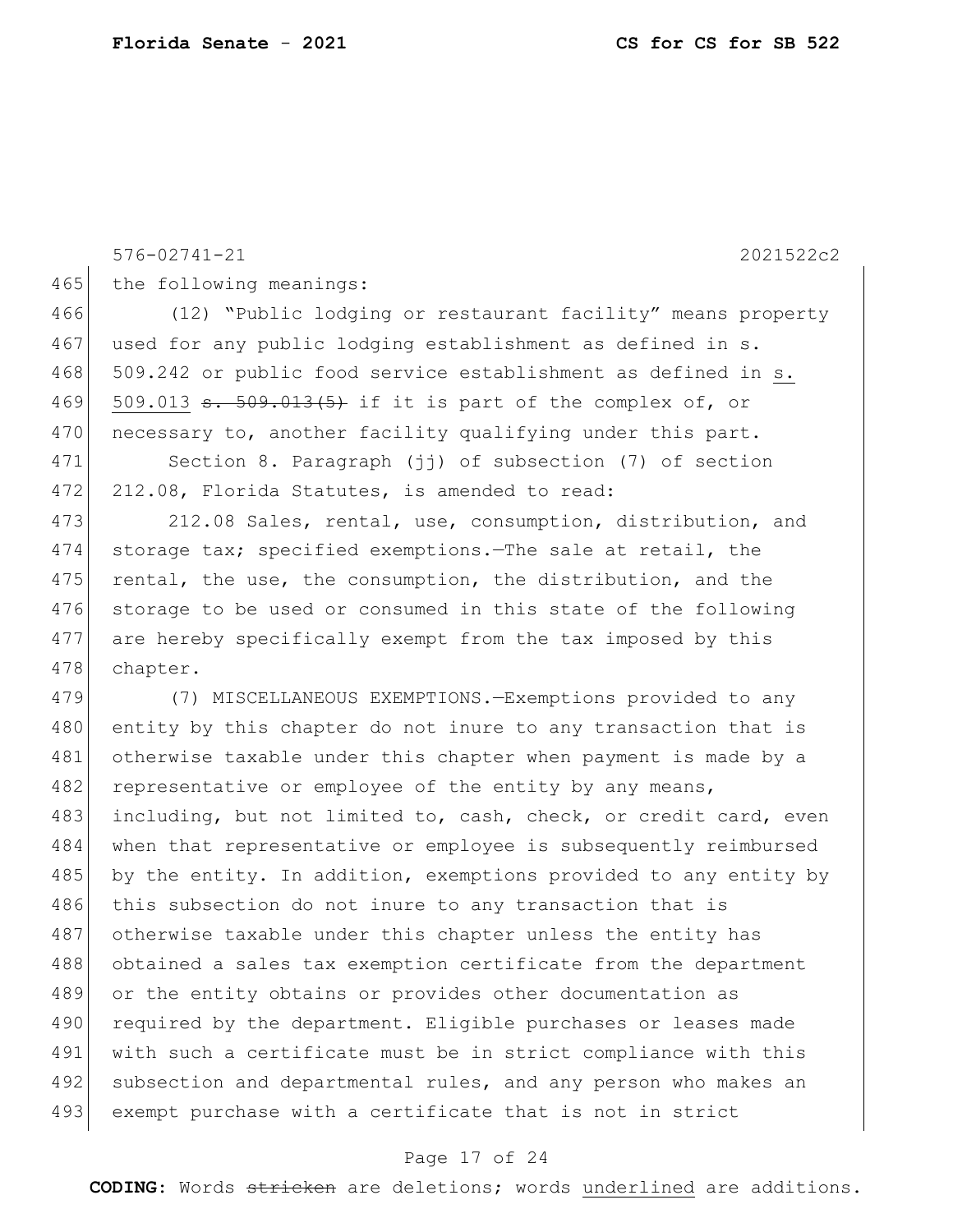```
576-02741-21 2021522c2
494 compliance with this subsection and the rules is liable for and 
495 shall pay the tax. The department may adopt rules to administer
496 this subsection.
497 (jj) Complimentary meals.—Also exempt from the tax imposed 
498 by this chapter are food or drinks that are furnished as part of
499 a packaged room rate by any person offering for rent or lease 
500 any transient living accommodations as described in s. 509.013
501 \sigma. 509.013(4)(a) which are licensed under part I of chapter 509
502 and which are subject to the tax under s. 212.03, if a separate
503 charge or specific amount for the food or drinks is not shown.
504 Such food or drinks are considered to be sold at retail as part 
505 of the total charge for the transient living accommodations.
506 Moreover, the person offering the accommodations is not 
507 considered to be the consumer of items purchased in furnishing 
508 such food or drinks and may purchase those items under
509 conditions of a sale for resale.
510 Section 9. Paragraph (b) of subsection (4) of section 
511 316.1955, Florida Statutes, is amended to read:
512 316.1955 Enforcement of parking requirements for persons 
513 who have disabilities.-514 (4)
515 (b) Notwithstanding paragraph (a), a theme park or an 
516 entertainment complex as defined in s. 509.013 \texttt{s. }509.013(9)517 which provides parking in designated areas for persons who have 
518 disabilities may allow any vehicle that is transporting a person 
519 who has a disability to remain parked in a space reserved for 
520 persons who have disabilities throughout the period the theme 
521 park is open to the public for that day.
522 Section 10. Subsection (5) of section 404.056, Florida
```
#### Page 18 of 24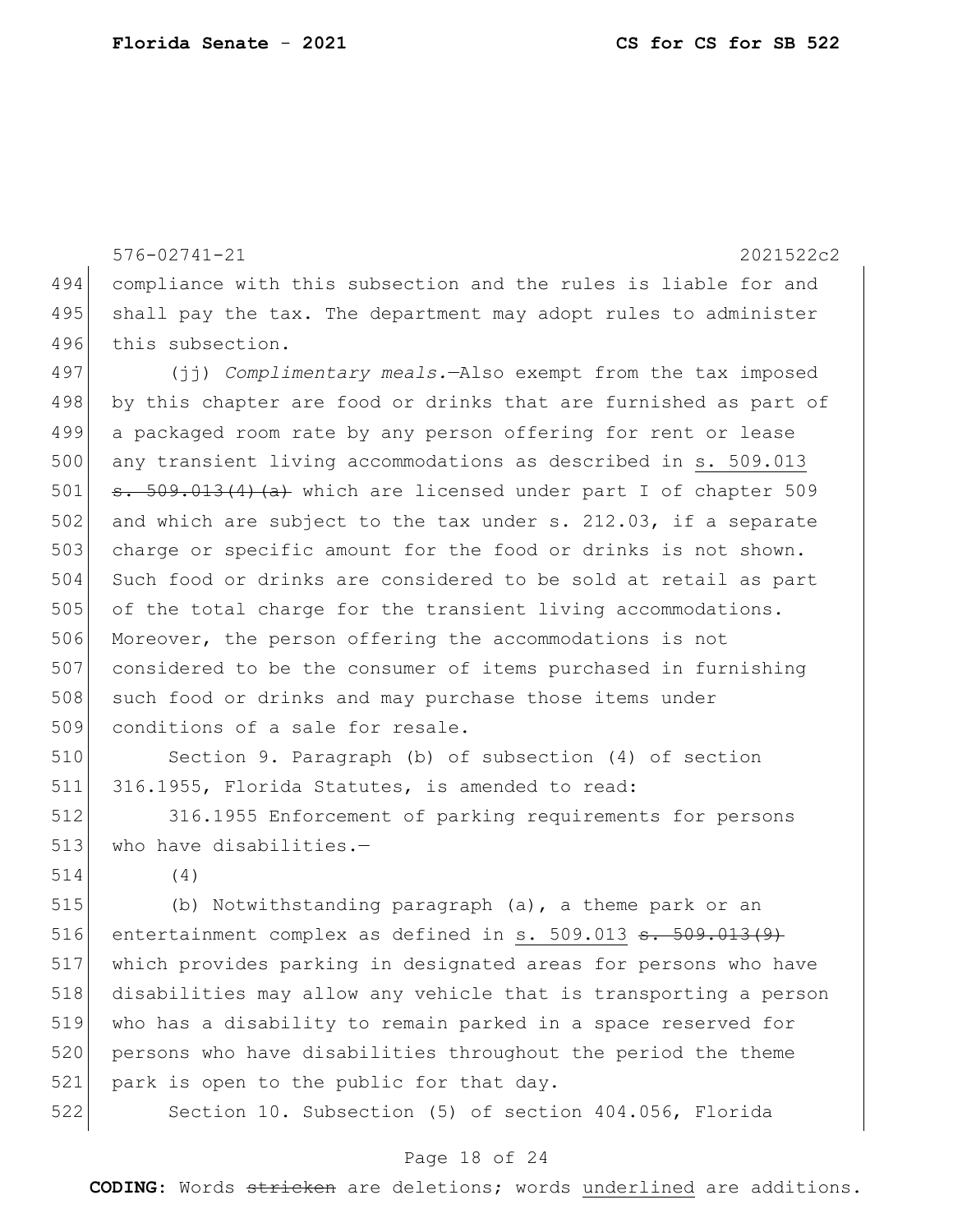|     | $576 - 02741 - 21$<br>2021522c2                                  |  |  |  |  |  |  |  |  |  |  |
|-----|------------------------------------------------------------------|--|--|--|--|--|--|--|--|--|--|
| 523 | Statutes, is amended to read:                                    |  |  |  |  |  |  |  |  |  |  |
| 524 | 404.056 Environmental radiation standards and projects;          |  |  |  |  |  |  |  |  |  |  |
| 525 | certification of persons performing measurement or mitigation    |  |  |  |  |  |  |  |  |  |  |
| 526 | services; mandatory testing; notification on real estate         |  |  |  |  |  |  |  |  |  |  |
| 527 | documents; rules.-                                               |  |  |  |  |  |  |  |  |  |  |
| 528 | (5) NOTIFICATION ON REAL ESTATE DOCUMENTS.-Notification          |  |  |  |  |  |  |  |  |  |  |
| 529 | shall be provided on at least one document, form, or application |  |  |  |  |  |  |  |  |  |  |
| 530 | executed at the time of, or prior to, contract for sale and      |  |  |  |  |  |  |  |  |  |  |
| 531 | purchase of any building or execution of a rental agreement for  |  |  |  |  |  |  |  |  |  |  |
| 532 | any building. Such notification shall contain the following      |  |  |  |  |  |  |  |  |  |  |
| 533 | language:                                                        |  |  |  |  |  |  |  |  |  |  |
| 534 |                                                                  |  |  |  |  |  |  |  |  |  |  |
| 535 | "RADON GAS: Radon is a naturally occurring radioactive gas       |  |  |  |  |  |  |  |  |  |  |
| 536 | that, when it has accumulated in a building in sufficient        |  |  |  |  |  |  |  |  |  |  |
| 537 | quantities, may present health risks to persons who are exposed  |  |  |  |  |  |  |  |  |  |  |
| 538 | to it over time. Levels of radon that exceed federal and state   |  |  |  |  |  |  |  |  |  |  |
| 539 | quidelines have been found in buildings in Florida. Additional   |  |  |  |  |  |  |  |  |  |  |
| 540 | information regarding radon and radon testing may be obtained    |  |  |  |  |  |  |  |  |  |  |
| 541 | from your county health department."                             |  |  |  |  |  |  |  |  |  |  |
| 542 |                                                                  |  |  |  |  |  |  |  |  |  |  |
| 543 | The requirements of this subsection do not apply to any          |  |  |  |  |  |  |  |  |  |  |
| 544 | residential transient occupancy, as described in s. 509.013 s.   |  |  |  |  |  |  |  |  |  |  |
| 545 | 509.013(12), provided that such occupancy is 45 days or less in  |  |  |  |  |  |  |  |  |  |  |
| 546 | duration.                                                        |  |  |  |  |  |  |  |  |  |  |
| 547 | Section 11. Subsection (6) of section 477.0135, Florida          |  |  |  |  |  |  |  |  |  |  |
| 548 | Statutes, is amended to read:                                    |  |  |  |  |  |  |  |  |  |  |
| 549 | 477.0135 Exemptions.-                                            |  |  |  |  |  |  |  |  |  |  |
| 550 | (6) A license is not required of any individual providing        |  |  |  |  |  |  |  |  |  |  |

551 makeup or special effects services in a theme park or

# Page 19 of 24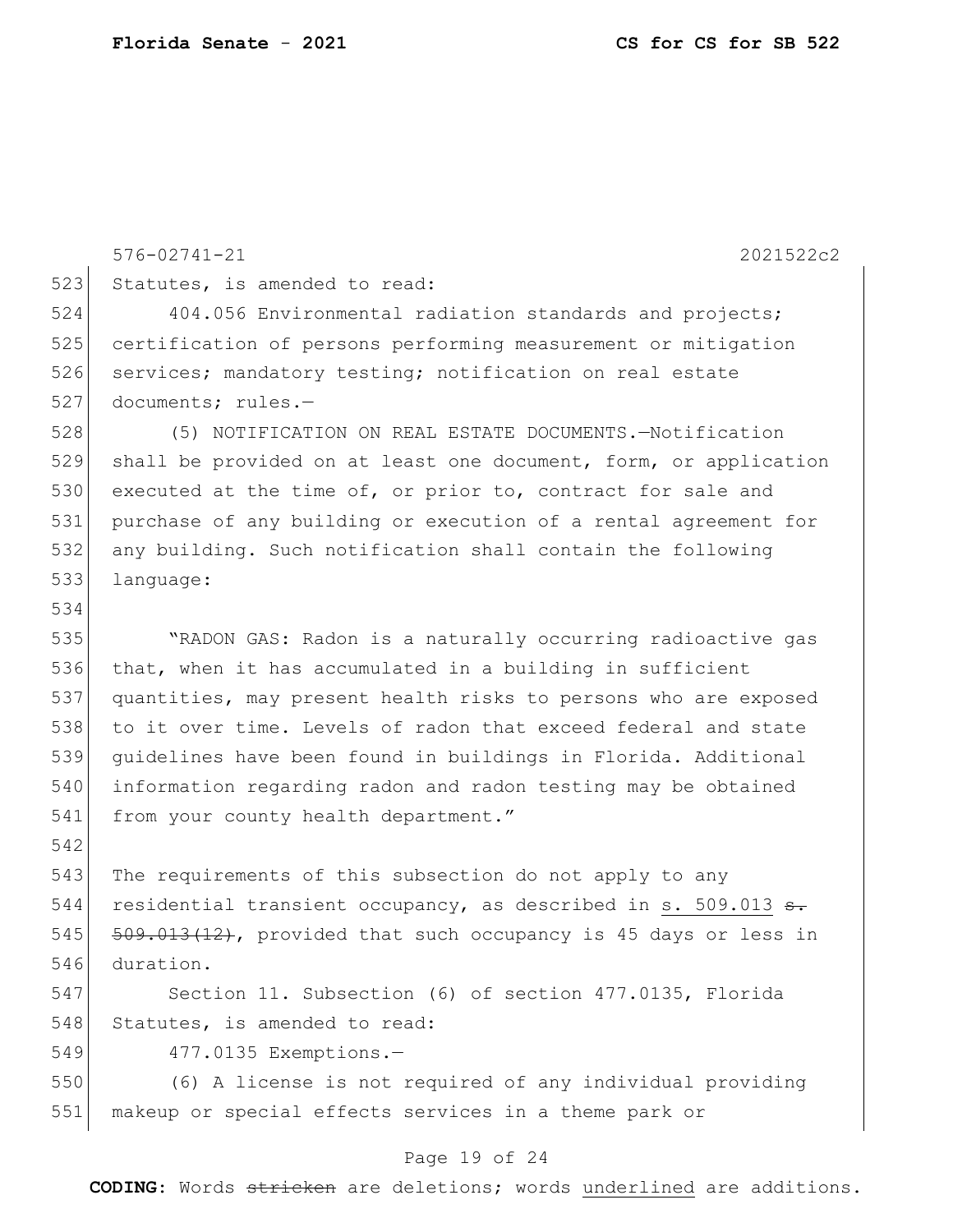|     | $576 - 02741 - 21$<br>2021522c2                                              |  |  |  |  |  |  |  |  |  |  |
|-----|------------------------------------------------------------------------------|--|--|--|--|--|--|--|--|--|--|
| 552 | entertainment complex to an actor, stunt person, musician,                   |  |  |  |  |  |  |  |  |  |  |
| 553 | extra, or other talent, or providing makeup or special effects               |  |  |  |  |  |  |  |  |  |  |
| 554 | services to the general public. The term "theme park or                      |  |  |  |  |  |  |  |  |  |  |
| 555 | entertainment complex" has the same meaning as in s. 509.013 <del>s.</del>   |  |  |  |  |  |  |  |  |  |  |
| 556 | $509.013(9)$ .                                                               |  |  |  |  |  |  |  |  |  |  |
| 557 | Section 12. Paragraph (b) of subsection (2) of section                       |  |  |  |  |  |  |  |  |  |  |
| 558 | 509.221, Florida Statutes, is amended to read:                               |  |  |  |  |  |  |  |  |  |  |
| 559 | 509.221 Sanitary regulations.-                                               |  |  |  |  |  |  |  |  |  |  |
| 560 | (2)                                                                          |  |  |  |  |  |  |  |  |  |  |
| 561 | (b) Within a theme park or entertainment complex as defined                  |  |  |  |  |  |  |  |  |  |  |
| 562 | in s. 509.013 $\frac{1}{50}$ = 509.013(9), the bathrooms are not required to |  |  |  |  |  |  |  |  |  |  |
| 563 | be in the same building as the public food service                           |  |  |  |  |  |  |  |  |  |  |
| 564 | establishment, so long as they are reasonably accessible.                    |  |  |  |  |  |  |  |  |  |  |
| 565 | Section 13. Paragraph (b) of subsection (5) of section                       |  |  |  |  |  |  |  |  |  |  |
| 566 | 553.5041, Florida Statutes, is amended to read:                              |  |  |  |  |  |  |  |  |  |  |
| 567 | 553.5041 Parking spaces for persons who have disabilities.-                  |  |  |  |  |  |  |  |  |  |  |
| 568 | (5) Accessible perpendicular and diagonal accessible                         |  |  |  |  |  |  |  |  |  |  |
| 569 | parking spaces and loading zones must be designed and located to             |  |  |  |  |  |  |  |  |  |  |
| 570 | conform to ss. 502 and 503 of the standards.                                 |  |  |  |  |  |  |  |  |  |  |
| 571 | (b) If there are multiple entrances or multiple retail                       |  |  |  |  |  |  |  |  |  |  |
| 572 | stores, the parking spaces must be dispersed to provide parking              |  |  |  |  |  |  |  |  |  |  |
| 573 | at the nearest accessible entrance. If a theme park or an                    |  |  |  |  |  |  |  |  |  |  |
| 574 | entertainment complex as defined in s. $509.013$ s. $509.013(9)$             |  |  |  |  |  |  |  |  |  |  |
| 575 | provides parking in several lots or areas from which access to               |  |  |  |  |  |  |  |  |  |  |
| 576 | the theme park or entertainment complex is provided, a single                |  |  |  |  |  |  |  |  |  |  |
| 577 | lot or area may be designated for parking by persons who have                |  |  |  |  |  |  |  |  |  |  |
| 578 | disabilities, if the lot or area is located on the shortest                  |  |  |  |  |  |  |  |  |  |  |
| 579 | accessible route to an accessible entrance to the theme park or              |  |  |  |  |  |  |  |  |  |  |
| 580 | entertainment complex or to transportation to such an accessible             |  |  |  |  |  |  |  |  |  |  |

# Page 20 of 24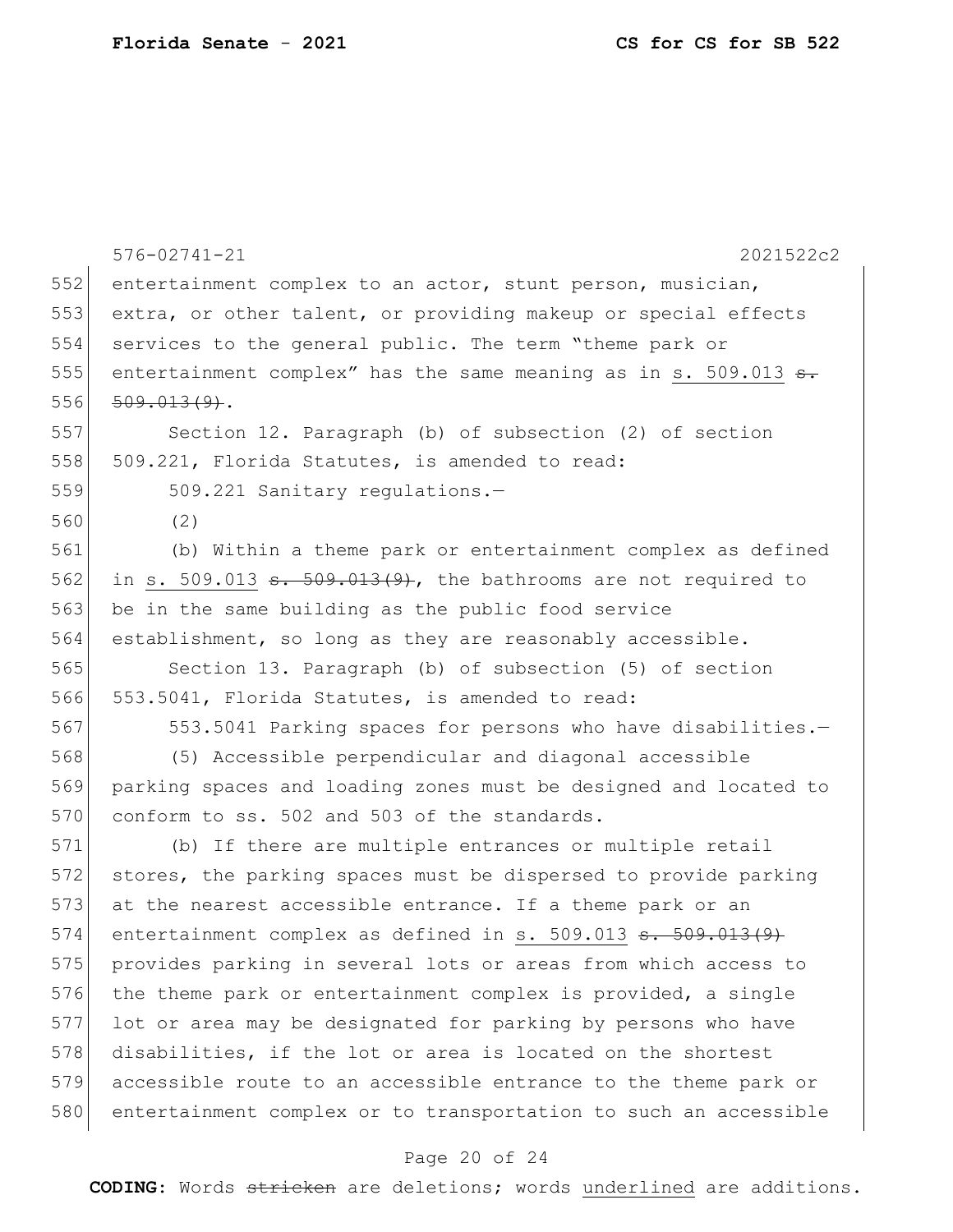576-02741-21 2021522c2 581 entrance. 582 Section 14. Subsection (2) of section 705.17, Florida 583 Statutes, is amended to read: 584 705.17 Exceptions.— 585 (2) Sections 705.1015-705.106 do not apply to any personal 586 property lost or abandoned on premises located within a theme 587 park or entertainment complex, as defined in s. 509.013  $\epsilon$ . 588 509.013(9), or operated as a zoo, a museum, or an aquarium, or 589 on the premises of a public food service establishment or a 590 public lodging establishment licensed under part I of chapter 591 509, if the owner or operator of such premises elects to comply 592 with s. 705.185. 593 Section 15. Section 705.185, Florida Statutes, is amended 594 to read: 595 705.185 Disposal of personal property lost or abandoned on 596 the premises of certain facilities.—When any lost or abandoned 597 personal property is found on premises located within a theme 598 park or entertainment complex, as defined in s. 509.013  $s$ . 599 509.013(9), or operated as a zoo, a museum, or an aquarium, or 600 on the premises of a public food service establishment or a 601 public lodging establishment licensed under part I of chapter 602 509, if the owner or operator of such premises elects to comply 603 with this section, any lost or abandoned property must be 604 delivered to such owner or operator, who must take charge of the 605 property and make a record of the date such property was found. 606 If the property is not claimed by its owner within 30 days after 607 it is found, or a longer period of time as may be deemed 608 appropriate by the owner or operator of the premises, the owner 609 or operator of the premises may not sell and must dispose of the

#### Page 21 of 24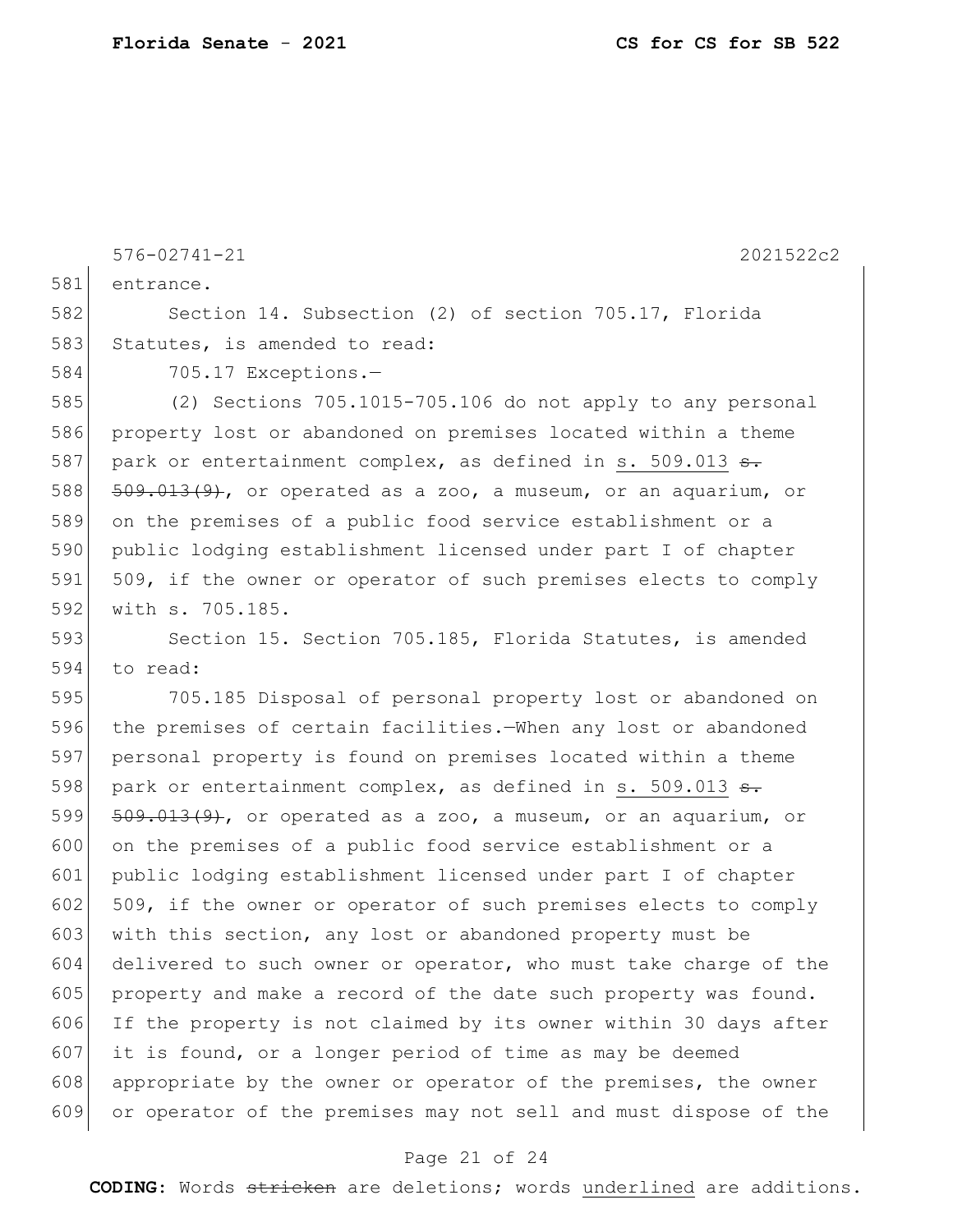|     | $576 - 02741 - 21$<br>2021522c2                                      |  |  |  |  |  |  |  |  |  |  |
|-----|----------------------------------------------------------------------|--|--|--|--|--|--|--|--|--|--|
| 610 | property or donate it to a charitable institution that is exempt     |  |  |  |  |  |  |  |  |  |  |
| 611 | from federal income tax under s. $501(c)$ (3) of the Internal        |  |  |  |  |  |  |  |  |  |  |
| 612 | Revenue Code for sale or other disposal as the charitable            |  |  |  |  |  |  |  |  |  |  |
| 613 | institution deems appropriate. The rightful owner of the             |  |  |  |  |  |  |  |  |  |  |
| 614 | property may reclaim the property from the owner or operator of      |  |  |  |  |  |  |  |  |  |  |
| 615 | the premises at any time before the disposal or donation of the      |  |  |  |  |  |  |  |  |  |  |
| 616 | property in accordance with this section and the established         |  |  |  |  |  |  |  |  |  |  |
| 617 | policies and procedures of the owner or operator of the              |  |  |  |  |  |  |  |  |  |  |
| 618 | premises. A charitable institution that accepts an electronic        |  |  |  |  |  |  |  |  |  |  |
| 619 | device, as defined in s. $815.03(9)$ , access to which is not        |  |  |  |  |  |  |  |  |  |  |
| 620 | secured by a password or other personal identification               |  |  |  |  |  |  |  |  |  |  |
| 621 | technology, shall make a reasonable effort to delete all             |  |  |  |  |  |  |  |  |  |  |
| 622 | personal data from the electronic device before its sale or          |  |  |  |  |  |  |  |  |  |  |
| 623 | disposal.                                                            |  |  |  |  |  |  |  |  |  |  |
| 624 | Section 16. Section 717.1355, Florida Statutes, is amended           |  |  |  |  |  |  |  |  |  |  |
| 625 | to read:                                                             |  |  |  |  |  |  |  |  |  |  |
| 626 | 717.1355 Theme park and entertainment complex tickets.-This          |  |  |  |  |  |  |  |  |  |  |
| 627 | chapter does not apply to any tickets for admission to a theme       |  |  |  |  |  |  |  |  |  |  |
| 628 | park or entertainment complex as defined in s. 509.013 <del>s.</del> |  |  |  |  |  |  |  |  |  |  |
| 629 | $509.013(9)$ , or to any tickets to a permanent exhibition or        |  |  |  |  |  |  |  |  |  |  |
| 630 | recreational activity within such theme park or entertainment        |  |  |  |  |  |  |  |  |  |  |
| 631 | complex.                                                             |  |  |  |  |  |  |  |  |  |  |
| 632 | Section 17. Subsection (8) of section 877.24, Florida                |  |  |  |  |  |  |  |  |  |  |
| 633 | Statutes, is amended to read:                                        |  |  |  |  |  |  |  |  |  |  |
| 634 | 877.24 Nonapplication of s. 877.22. Section 877.22 does not          |  |  |  |  |  |  |  |  |  |  |
| 635 | apply to a minor who is:                                             |  |  |  |  |  |  |  |  |  |  |
| 636 | (8) Attending an organized event held at and sponsored by a          |  |  |  |  |  |  |  |  |  |  |
| 637 | theme park or entertainment complex as defined in s. 509.013 s.      |  |  |  |  |  |  |  |  |  |  |
| 638 | $509.013(9)$ .                                                       |  |  |  |  |  |  |  |  |  |  |

# Page 22 of 24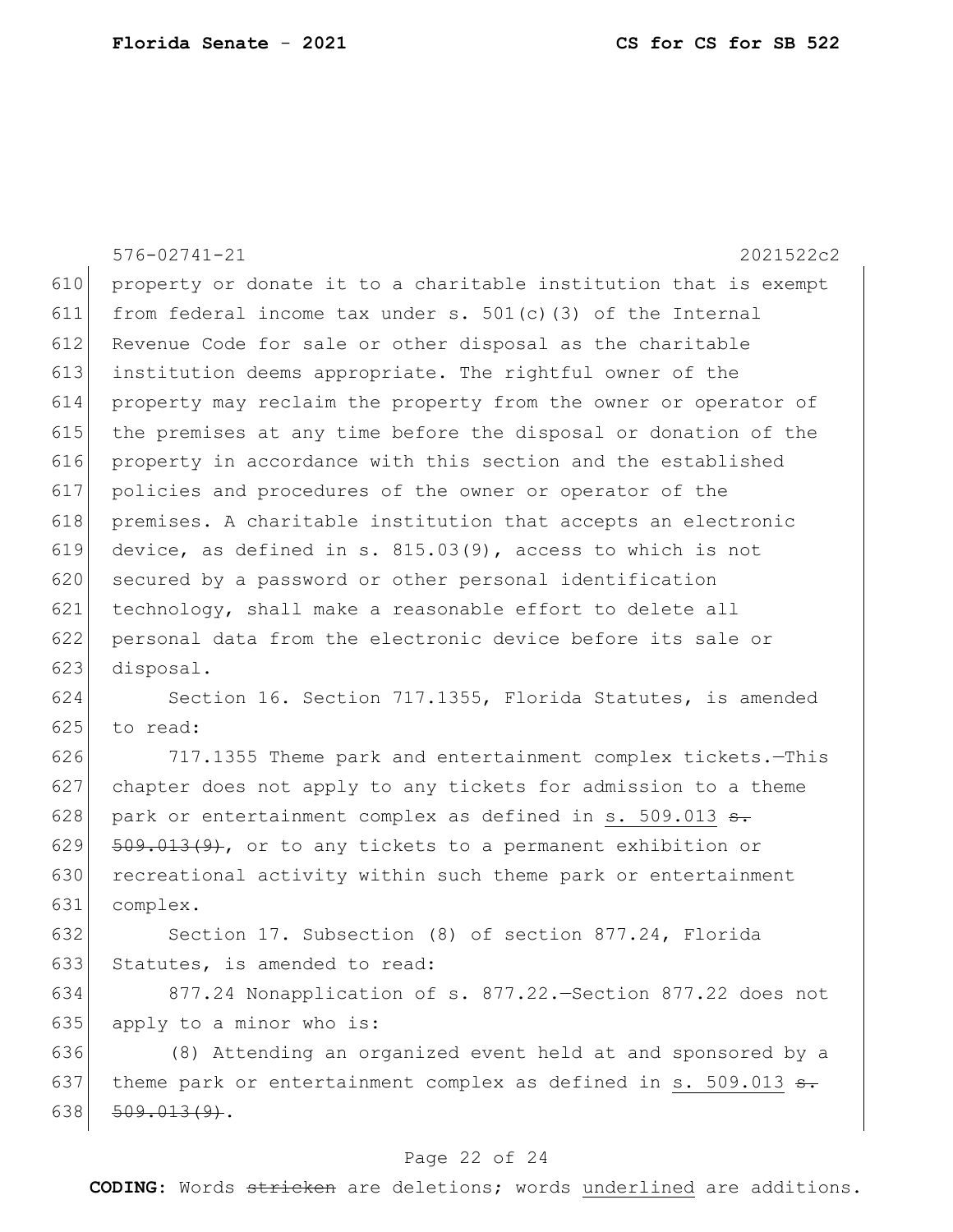|     | $576 - 02741 - 21$<br>2021522c2                                  |  |  |  |  |  |  |  |  |  |  |  |
|-----|------------------------------------------------------------------|--|--|--|--|--|--|--|--|--|--|--|
| 639 | Section 18. The application of this act does not supersede       |  |  |  |  |  |  |  |  |  |  |  |
| 640 | any current or future declaration or declaration of condominium  |  |  |  |  |  |  |  |  |  |  |  |
| 641 | adopted pursuant to chapter 718, Florida Statutes, cooperative   |  |  |  |  |  |  |  |  |  |  |  |
| 642 | document adopted pursuant to chapter 719, Florida Statutes, or   |  |  |  |  |  |  |  |  |  |  |  |
| 643 | declaration or declaration of covenant adopted pursuant to       |  |  |  |  |  |  |  |  |  |  |  |
| 644 | chapter 720, Florida Statutes.                                   |  |  |  |  |  |  |  |  |  |  |  |
| 645 | Section 19. (1) The Department of Revenue is authorized,         |  |  |  |  |  |  |  |  |  |  |  |
| 646 | and all conditions are deemed to be met, to adopt emergency      |  |  |  |  |  |  |  |  |  |  |  |
| 647 | rules pursuant to s. 120.54(4), Florida Statutes, for the        |  |  |  |  |  |  |  |  |  |  |  |
| 648 | purpose of implementing s. 212.03, Florida Statutes, including   |  |  |  |  |  |  |  |  |  |  |  |
| 649 | establishing procedures to facilitate the remittance of taxes.   |  |  |  |  |  |  |  |  |  |  |  |
| 650 | (2) Notwithstanding any other provision of law, emergency        |  |  |  |  |  |  |  |  |  |  |  |
| 651 | rules adopted pursuant to subsection (1) are effective for 6     |  |  |  |  |  |  |  |  |  |  |  |
| 652 | months after adoption and may be renewed during the pendency of  |  |  |  |  |  |  |  |  |  |  |  |
| 653 | procedures to adopt permanent rules addressing the subject of    |  |  |  |  |  |  |  |  |  |  |  |
| 654 | the emergency rules.                                             |  |  |  |  |  |  |  |  |  |  |  |
| 655 | (3) This section expires January 1, 2024.                        |  |  |  |  |  |  |  |  |  |  |  |
| 656 | Section 20. For the 2021-2022 fiscal year, the sums of           |  |  |  |  |  |  |  |  |  |  |  |
| 657 | \$194,042 in recurring funds and \$176,143 in nonrecurring funds |  |  |  |  |  |  |  |  |  |  |  |
| 658 | from the Hotel and Restaurant Trust Fund are appropriated to the |  |  |  |  |  |  |  |  |  |  |  |
| 659 | Department of Business and Professional Regulation, and three    |  |  |  |  |  |  |  |  |  |  |  |
| 660 | full-time equivalent positions with a total associated salary    |  |  |  |  |  |  |  |  |  |  |  |
| 661 | rate of 111,036 are authorized for the purpose of implementing   |  |  |  |  |  |  |  |  |  |  |  |
| 662 | this act.                                                        |  |  |  |  |  |  |  |  |  |  |  |
| 663 | Section 21. For the 2021-2022 fiscal year, the sums of           |  |  |  |  |  |  |  |  |  |  |  |
| 664 | \$148,941 in recurring funds and \$363,590 in nonrecurring funds |  |  |  |  |  |  |  |  |  |  |  |
| 665 | from the General Revenue Fund are appropriated to the Florida    |  |  |  |  |  |  |  |  |  |  |  |
| 666 | Department of Law Enforcement, and two full-time equivalent      |  |  |  |  |  |  |  |  |  |  |  |
| 667 | positions with a total associated salary rate of 90,150 are      |  |  |  |  |  |  |  |  |  |  |  |

# Page 23 of 24